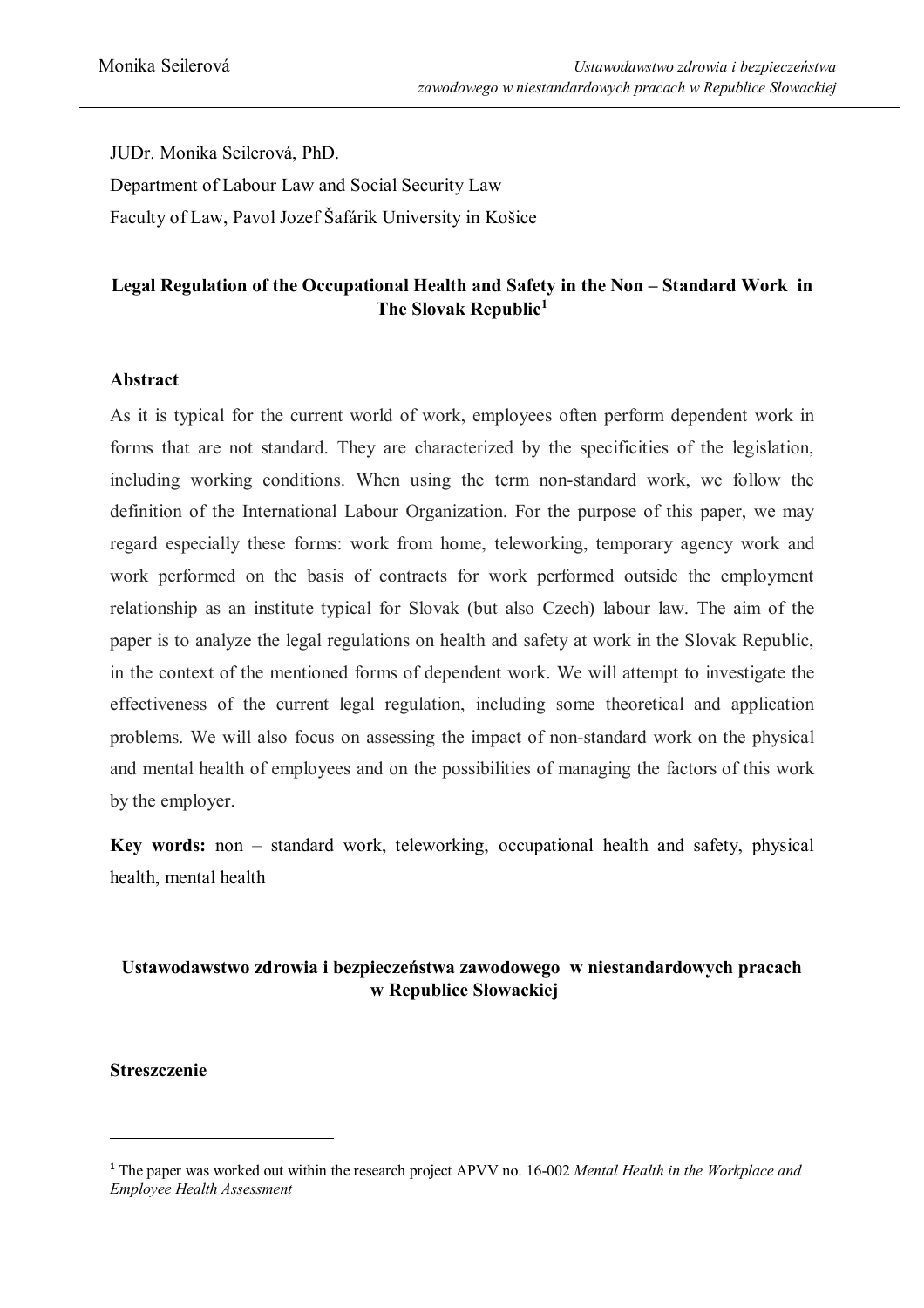Ponieważ jest to typowe dla obecnego świata pracy, pracownicy często wykonują prace zależne w formach, które nie są standardowe. Charakteryzują się one specyfiką przepisów, w tym warunkami pracy. Używając terminu "praca niestandardowa", kierujemy się definicją Międzynarodowej Organizacji Pracy. Na potrzeby niniejszego dokumentu możemy szczególnie uwzględnić następujące formy: praca w domu, telepraca, praca tymczasowa i praca wykonywana na podstawie umów o pracę wykonywanych poza stosunkiem pracy jako instytucja typowa dla pracy słowackiej (ale także czeskiej) prawo. Celem niniejszego artykułu jest analiza przepisów prawnych dotyczących bezpieczeństwa i higieny pracy w Republice Słowackiej w kontekście tych form pracy zależnej. Postaramy się zbadać skuteczność obecnej regulacji prawnej, w tym niektóre problemy teoretyczne i aplikacyjne. Skupimy się również na ocenie wpływu niestandardowych prac na zdrowie fizyczne i psychiczne pracowników oraz na możliwościach zarządzania czynnikami tej pracy przez pracodawcę.

**Słowa kluczowe:** niestandardowa praca, telepraca, bezpieczeństwo i higiena pracy, zdrowie fizyczne, zdrowie psychiczne

#### **I. Introduction**

l

Flexibility and its reflection into the atypical forms of dependent work have become a common part of national labour law. In the paper, we decided to analyze a specific issue of Occupational Health and Safety (OSH) in the context of the forms of work we call atypical, or in the terminology used by the International Labour Organization (ILO), as non-standard.<sup>2</sup> Although the extent of non-standard work has spread over the past decades as result of the shared economy, we would like to focus on "traditional atypical forms" that are regulated by the Slovak labour law.

Working environment is full of unfavorable working factors, originating in physical, chemical or biological factors, including the influence of psychosocial factors. All these risk aspects cannot be considered in isolation. According to the wording of international, union or national legislation we assume that the area of OSH must be understood not only in terms of exhaustively established public employment protection rules, but in direct connection to the institution of working time, holidays and social policy of the employer. Studies confirm that the resting time has a direct impact on the physical and mental health of employees, including

<sup>2</sup> htt.ilo.org/global/topics/non-standard-employment/lang--en/index.htm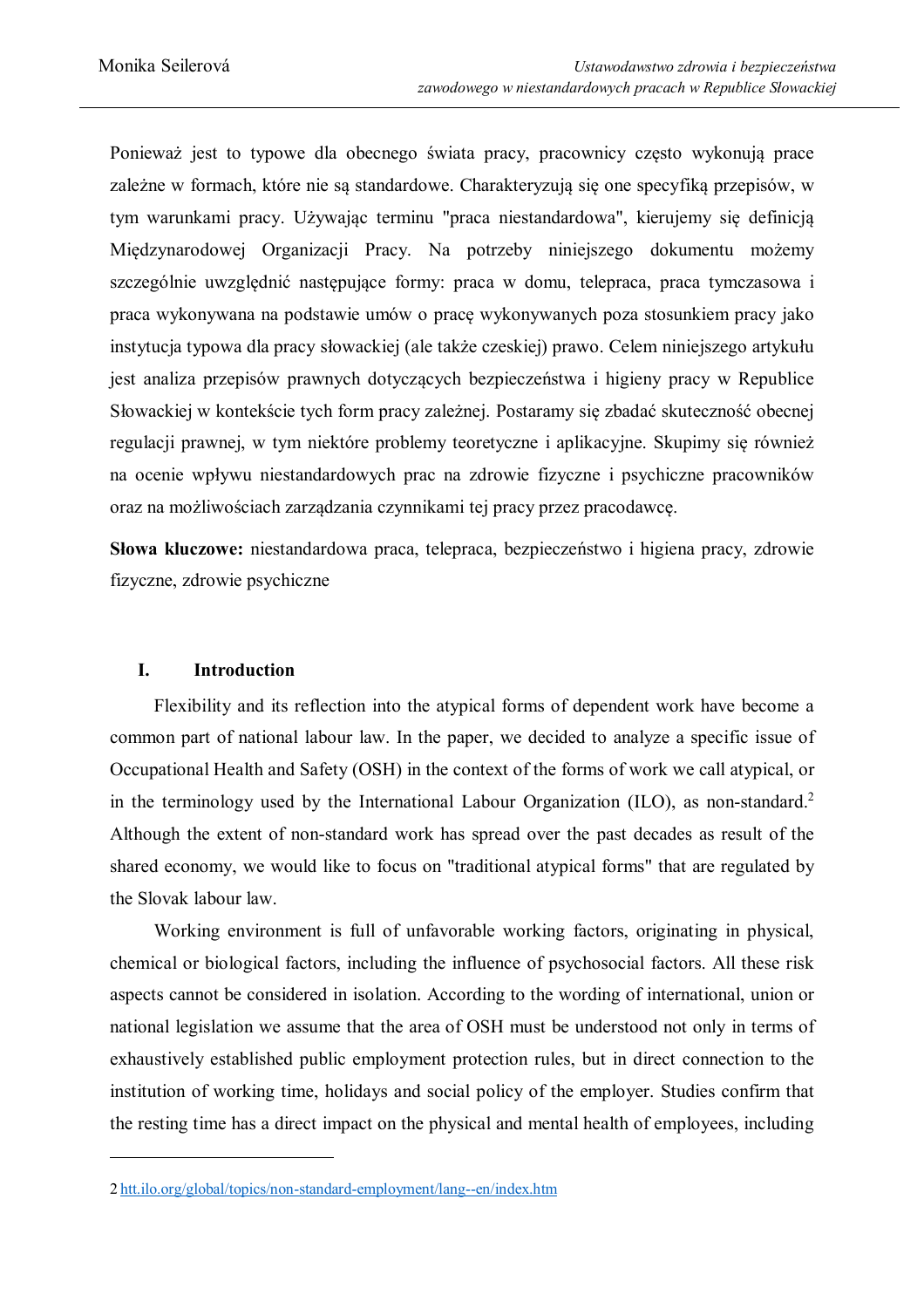the occurrence of occupational injuries.<sup>3</sup> In the Art.36 of the Constitution of the Slovak Republic<sup>4</sup> is guaranteed that employees have the right to fair and satisfactory working conditions; one of them is the protection of health and safety at work. In direct context we must consider the importance of the other constitutional rights, concretely the right to maximum allowable working time, to adequate rest after work and the right to the shortest allowable length of paid leave for recovery. It results also from Directive 2003/88/EC concerning certain aspects of the organisation of working time which reffers to the occupational health and safety (for example according to the point  $(4)$ ). The improvement of workers' safety, hygiene and health at work is an objective which should not be subordinated to purely economic considerations.")

 For all selected non-standard contractual relationships is applied a uniform legal regulation of health protection at work. Besides the guarantee provided by the Constitution of the Slovak Republic, the provisions of the Labour Code, Act no. 311/2001 Coll. as amended (health protection, social policy and others) are applied. Specifics are contained in the Act no. 124/2006 Coll. on Safety and Health at Work, as amended (hereinafter referred to as the "OSH Act") and Act No. 355/2007 Coll. on Protection, Promotion and Development of Public Health, as amended (hereinafter referred to as the Public Health Protection Act). (Not only) for Slovak legislation is typical the existence of number of subordinate regulations laying down precise "parameters" that must be respected in the coordination of health and safety at work systems (especially The Decree of the Ministry of Health No 542/2007 Coll. on details of health protection against physical strain at work, mental workload and sensory load at work).

 The aim of the paper is to highlight the problematic aspects of the current work protection, which arises in connection with the emergence of other forms of work performance, as well as with the poorly solved impact of working conditions on the mental health of employees.

#### **II. Agreements on work performed outside employment relationship**

 $\overline{a}$ 

<sup>3</sup> See e. g. S.W. LOCKLEY, L. K. BARGER, N. T. AYAS, J. M. ROTHSCHILD, CH. A. CZEISLER, CH. P. LANDRIGAN, *Effects of Health Care Provider Work Hours and Sleep eprivation on Safety and Performance*. The Joint Commision Journal on Quality and Patient Safety, 2007, Volume 33 Number 11 Supplement, p. 7 – 18.

<sup>4</sup> Constitutional Act no. 420/1992 Coll.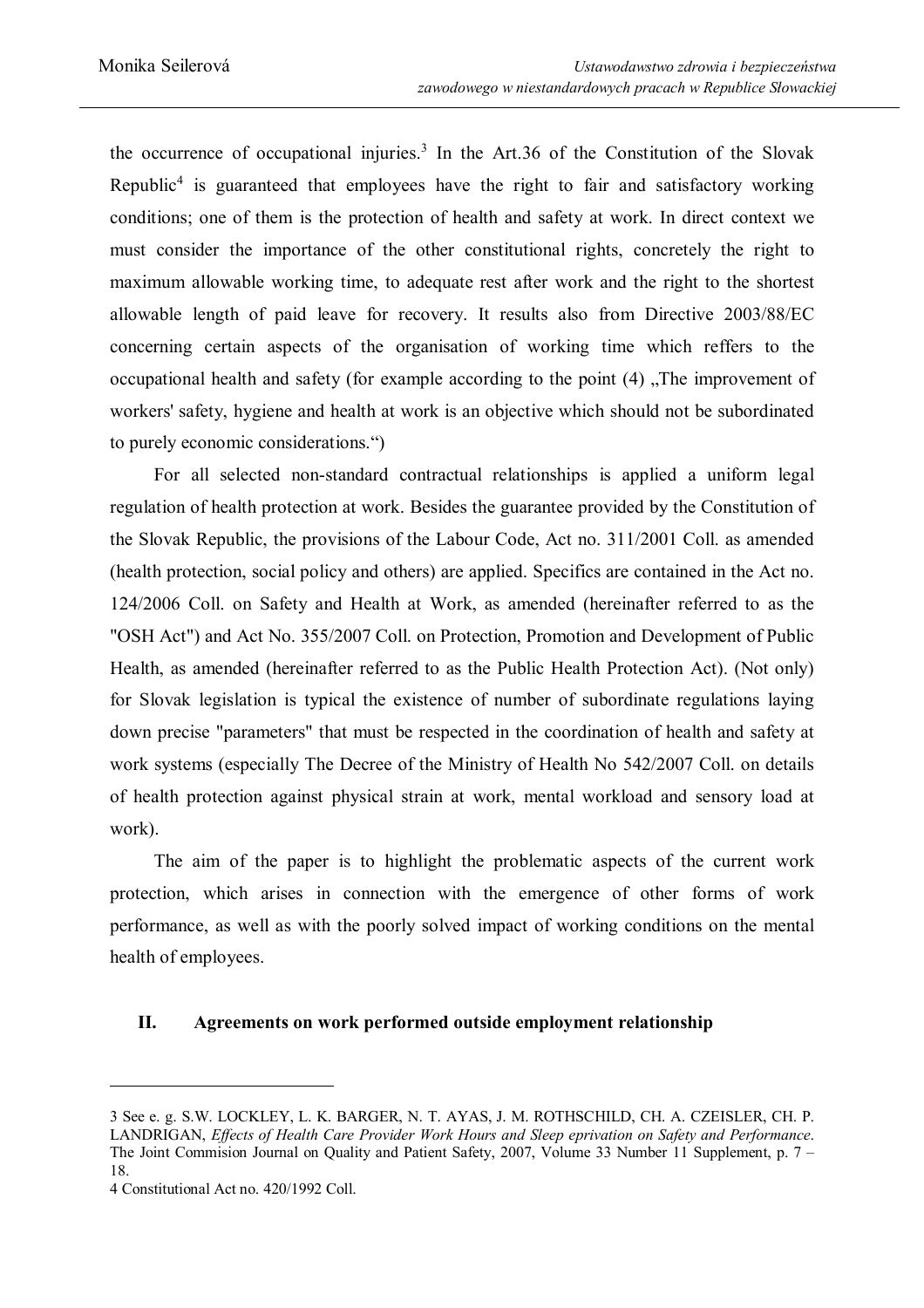Agreements on work performed outside employment relationship are typical for the legislation of Slovakia and the Czech Republic. There are three types of agreements on work performed outside the employment relationship, namely a work performance agreement, an agreement on temporary job of student and agreement on work activity.

Very similar to them are institutes known in many other countries such as casual work or zero hours contracts.<sup>5</sup> Agreements are a special labour contract types. Their contractual basis differs in many aspects, even despite of the fundamental legislative changes to which the "agreements" have been subjected. To keep the legal wording, "agreements" should be used for exceptionally work, not regularly.<sup>6</sup> The work must identify by result (a work performance agreement) or by the type of work that should be occasional.

 Agreements are considered as very convenient form of employing for employer and employees. From the positive perspective they are beneficial ways for employers when it comes to one-off work tasks. For employees they represent the possibility of work, obtain work experiences and habits, including opportunity for earnings. It is a flexible way of performing dependent work that is required for the current job market. Compared to new nonstandard ways of employing (like crowdsourcing), employees are still guaranteed labour law protection and social security protection. At an unfavorable level, agreements may become the subject of simulation of the employment relationship.<sup>7</sup> The application scope of Labour Code provisions is also limited for the relations based on "agreements".

Many deficiencies of agreements ´s regulation removed in the recent period. An obligation to pay a health insurance and social insurance has been introduced, a condition for paying at least a minimum wage and, with efficiency of  $1<sup>th</sup>$  May 2018, the obligation to pay wage benefits during work performed on Saturdays and Sundays has been established.<sup>8</sup>

The purpose of this paper is to critically assess the current legislation in the context of researching the possibility of threatening or damaging (no only mental) health of employee.

We are considering about the meaning of limit duration of this labour law relations for a period of one year. Legal dictation allows to close arrangements for up to one year (12

<sup>5</sup> See H. BARANCOVÁ, *Theoretical Problems of Labor Law*. Plzeň: Aleš Čeněk, 2013, pp. 365 - 369

<sup>6</sup> They are intended only for occasional work, limited in time - 350 hours per year in a work performance agreement, 10 hours a week in agreement on work activity and 20 hours a week on average in an agreement on temporary job of student.

<sup>7</sup> Judgement of *Supreme Court of Slovakia*, file ref. *5Sžo/222/2015* from 19th October 2017

<sup>8</sup> According to the provision § 122a and § 122b of Labour Code is employee entitled for wage and wage compensation in case of performing work during the Saturday (minimum 50% of minimum wage) or during Sunday (minimum 100% of minimum wage).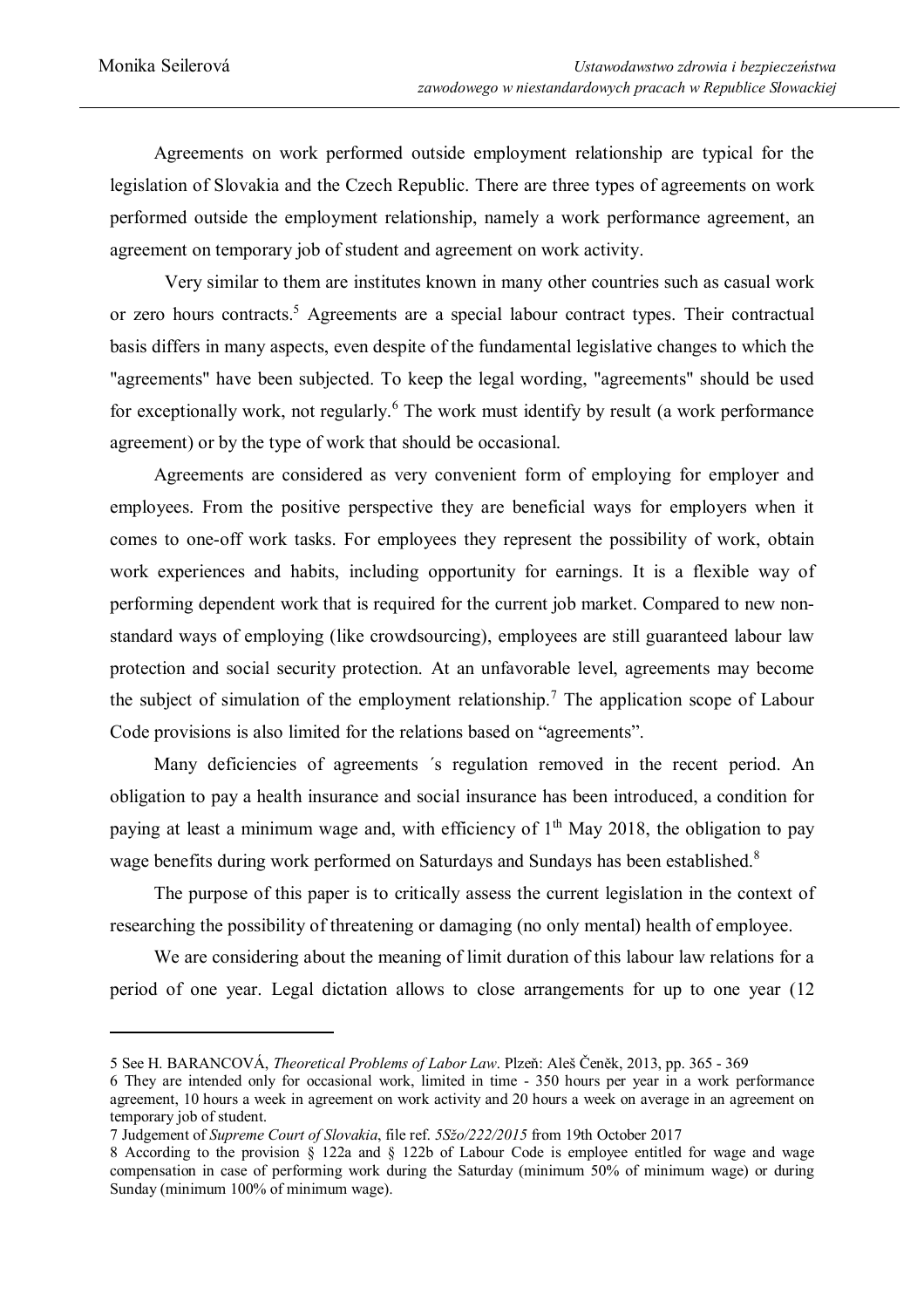months). Further regulation of the prohibition renewing the agreements does not exist. If the sense of limitation is intended to be temporary, it often disappears in practice. It is usual that "agreements" are regularly renewed, by a new agreement with the same content for another period of one year. This practice is also confirmed by the Social Insurance Company which recommend to employer their obligation to file a new application for social insurance purposes upon the repeated conclusion of the agreement after one year. This makes their temporal limitation to become only formal and without its practical sense.

The law establishes the possibility of negotiating an employment contract for any working time (e.g.1 hour / week or performing work 2 days/week) known as employment contract with reduced working time. However, the renewal of employment relationship is limited according to the provision § 48 of Labour Code. The employees working on basis of agreements may in some situations find themselves in a "comparable position" as employees in employment contract (more likely to be part-time workers), but still with the absence of certain legal entitlements. We can concretely demonstrate it on example of ensuring catering: an agreement´s employee is not entitled to provide a catering, even though he / she will work more than four hours on a certain day at the workplace. The employee in the employment relationship is the same situation entitled to it.<sup>9</sup> Ensuring catering for employees is a part of employer´s social policy, which is very important social measure for creating healthy working environment.

 As serious gap we consider the absence of entitlement to paid holiday. We share the views of law experts that dispute their compliance with transnational obligations (ILO Convention No. 52 Holidays with Pay Convention, 1936).<sup>10</sup> This is inconsistent with the provisions of ILO Convention no. 52/1936 (revised in 1970 by the ILO Convention no. 132)<sup>11</sup> and Directive 2003/88/EC of the European Parliament and of the Council on certain aspects of the organization of working time (Article 7). According to Art.7 of the Directive, Member States shall take the necessary measures to ensure that every worker is entitled to paid annual leave of at least four weeks in accordance with the conditions for entitlement and the granting of such leave laid down by national rules and / or practice. A person performing work on the

<sup>9</sup> Employee is entitled to provide catering from employer when he spends more then four hours in the regular workplace (§ 152 of Labour Code).

<sup>10</sup> M. ŠVEC et al., *Dependent work and agreements on work performed outside the employment relationship*. Culture of the world of work. Bratislava: Friedrich Ebert Stiftung, representation in the Slovak Republic, 2012, p. 29 -36

<sup>11</sup> It guarantees everyone's right to paid holiday after 1 year of continuous service. "Agreements" are agreed for the period of 12 months.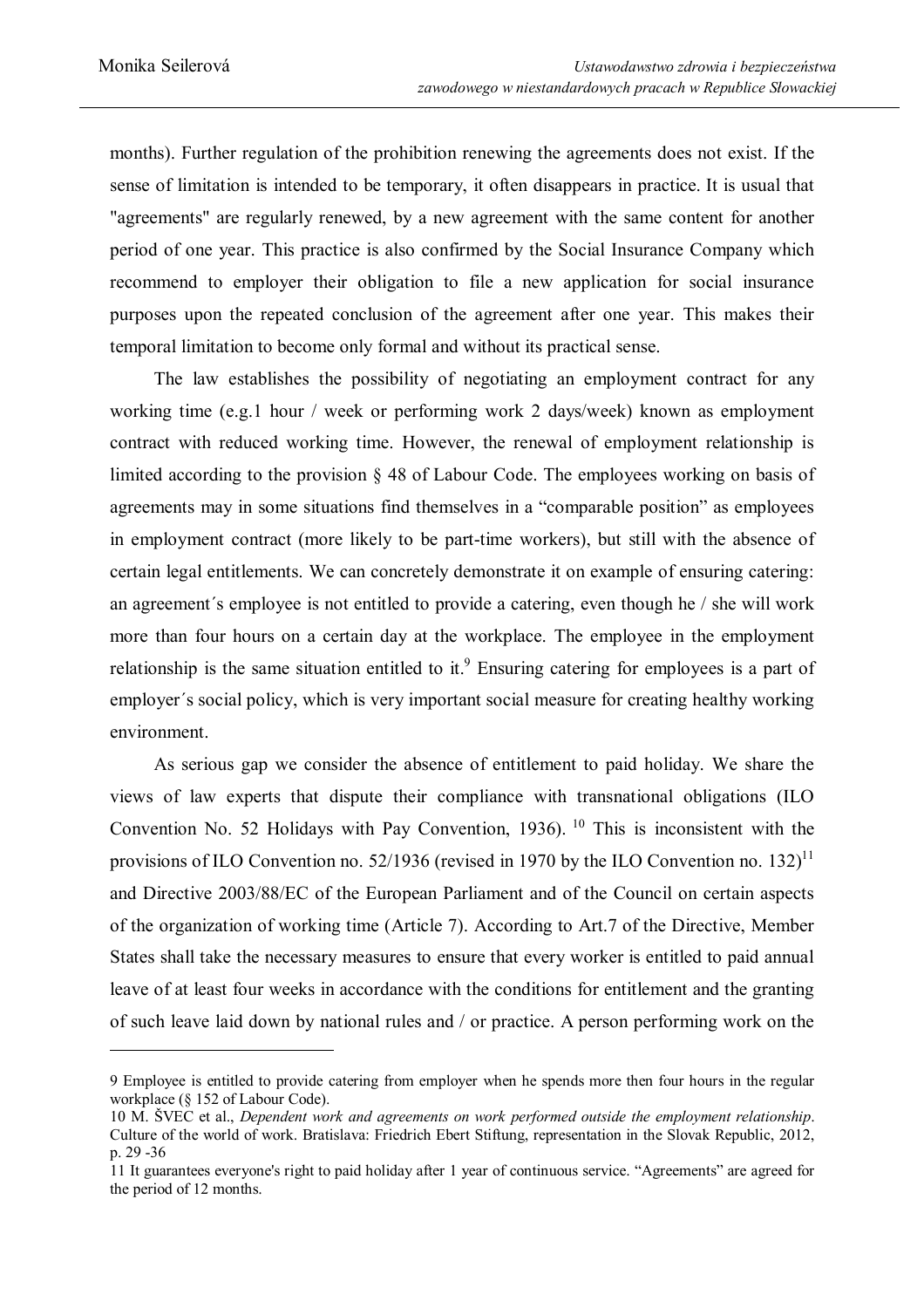basis of agreement falls under the legal definition of employee in compliance with national provision of  $\S$  11 of Labour Code<sup>12</sup> and work he/she performs has the character of dependent work.

 Holiday is an institute that provides for the purpose of regeneration of an employee's workforce. This is confirmed (for example by the requirement for drawing holiday up to a minimum of two weeks (unless otherwise agreed by the parties), but also by the exclusion of the possibility of granting compensation (wage compensation) in the situation when an employee do not draw the basic scope of paid holiday to the end of following calendar year under the conditions laid down by the Labour Code.

We consider it important to admit the right to take a leave for this group of employees, especially in the purpose of implementing the right to health at work in the context of the constitutional right of every employee to the shortest allowable length of recovery leave.<sup>13</sup> Application of occupational health and safety is obvious from the regulation. The institute of labour protection (§ 146 of Labour Code) includes the social measures to the set of instruments ensuring the occupational health and safety. Social measures consist in the social policy of employer as well. The solution could be implementation the concept of holiday for hours worked. The legislative proposal of a Labour Code, which would bring such general change of the holiday concept, has been recently submitted to the legislative process in the Czech Republic.<sup>14</sup>

A suitable example which added the necessity of paid holiday is the absence of working schedule for agreement´s employees. Beginning and end of working hours defined in the provision § 90 of Slovak Labour Code and the employer's obligation to notify the scheduling of working time at least one week in advance and with a validity of at least one week is not be expressly applied on these employment relationships. In the consequences it often happens that the employer is able to call/assign work to employee at any time. The employee may (not necessarily) find himself in a constant expectation that the job will be assigned to him at any

<sup>12</sup> An employee shall be a natural person who in labour-law relations and, if stipulated by special regulation also in similar labour relations, performs dependent work for the employer.

<sup>13</sup> This is also confirmed by H. BARANCOVÁ, referring to decisions of the Court of Justice of European Union. For more details see: H. BARANCOVÁ*, Labour Code. Commentary*. Bratislava: C.H. Beck, 2017, p. 836

<sup>14</sup> P. SOCHOROVÁ – E. DRŠTIČKOVÁ, *Major changes in the Labour Code - the amendment is to redefine holidays, flexibility of employment places and the delivery of labor law documents*. Available online: https://www.epravo.cz/top/clanky/velke-zmeny-v-zakoniku-prace-novela-ma-nove-vymezit-dovolenouflexibilitu-zamestnaneckych-mist-i-dorucovani-pracovnepravnich-dokumentu-108099.html?mail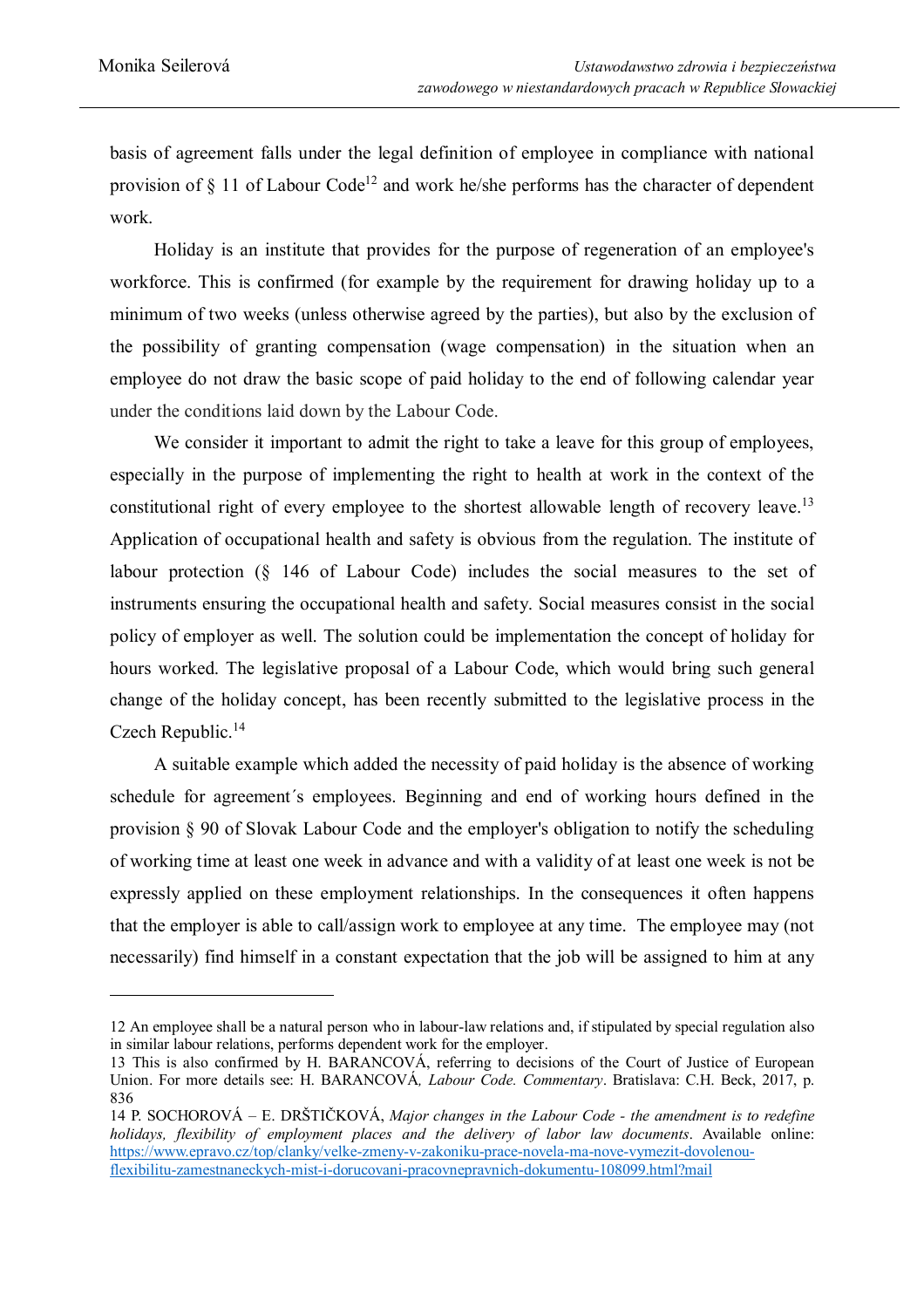given day and time during the day. Employees are guaranteed the possibility to be exempt from "work standby" in accordance with the provision § 223 section 2 of Labour Code. From the definition of work standby results that there is any work standby until work is done above the working schedule or over the specified working time. However, it may not always be known in advance in the case of agreements.

This situation would fulfill the flexibility of this contractual relationship, which is expected and required. However, their occasional character does not prevent the employee from being informed in advance when his work should be carried out. The current absence of the right of the employee to leave may have a significant impact on the health of the employee. Therefore, we consider that in the case of agreements on work performed outside the employment relationship, the employee and the employer should be obliged to agree on a minimum of time when the employer is obliged to notify the employee the need to perform the work.

 In the context of protecting and preserving health, we also pay attention to the possibility of termination agreements on work performed outside the employment relationship in relation to the legal reasons of termination directly related to the health of the employee. In the case of agreement on work activity and an agreement on temporary job of student, the possibility of immediate termination on both sides is only possible if the participants have negotiated this possibility in the agreement, for the same reasons as in the employment relationship. Thus, there is no right to unilateral immediate terminate the legal relationship directly by law. For example, if the employee violates the OSH regulations and thus commits a serious breach of work discipline (on the part of the employer) or vice versa if the life or health of the employee (by the employee) is directly threatened. The contractual parties should assume such situations and agree them in the agreement.

Since the effectiveness of Act no. 361/2012, there have been few amendments to the Labour Code, which have extended the scope of the legal provisions currently applied to the legal relations established by agreements (working time, obstacles at work, minimum wage). There have always been evidently that the framework of rights and obligations related to OSH must apply even on the relationships based on these agreements. The employer's liability for an accident at work is also maintained.<sup>15</sup> Despite of this fact the National Labour Inspectorate

<sup>15</sup> According to the Act. § 225 (2) of the Labor Code, the employer shall be liable to the employee for any damage suffered in the performance of the work concluded under or in direct relation to agreement, as well as in the employment relationship.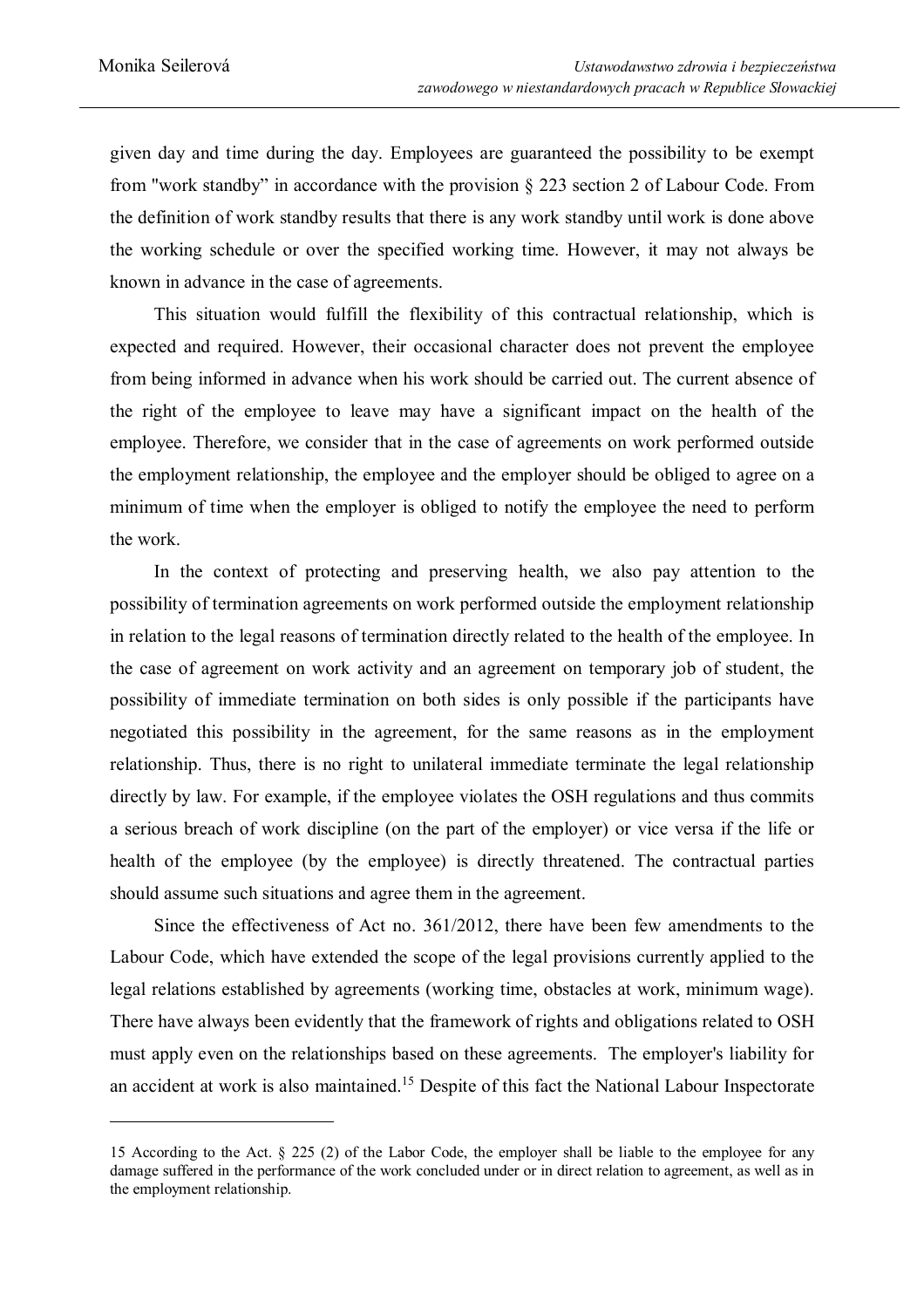of the Slovak Republic, based on the results of control activity carried out in 2017, confirms the practice of underestimating the importance of OSH to the employees working on the agreement and the fact that employers do not realize that the occupational safety obligations apply equally to all employees.<sup>16</sup> The emphasis of control authorities should by focused on respecting the working time which is in practice often reduced to adhere the legal limitations.

Within the framework of the prevention general principles defined by the OSH Act, the employer is obliged to implement the prevention policy by improving the working conditions (where we can include the leave) through social measures (§ 3 of the OSH Act). There is a narrow connection between work protection and social policy. However, the part about social policy of Labour Code is not applicable on the agreements on work performed outside the relationship. We perceive an employer's analogous duty to improve the culture of work and the working environment. Protection of work is not ensured only by technical, organizational or health measures, but also by a set of social measures as it results from the provision § 146 section 1 of Labour Code.

#### **III. Occupational health and safety of temporary assigned employees**

The National Employment Strategy by 2020 approved in  $2014<sup>17</sup>$  assumes clarifying the legal framework for temporary employment agencies in relation to the findings of illegal employment. The part of scientific literature considers the regulation of agency employment in the Slovak Republic as one of the most liberal.<sup>18</sup> However, it has undergone significant legislative changes (the presumption of temporary assignment, the limitation of the duration of the temporary assignment, the co-responsibility of the user employer for a comparable level of wage conditions) in recent period.<sup>19</sup> Other opinions, on the other hand, provide reasonings that the current legal regulation should no longer be subject to tightening but only

l

<sup>16</sup> Available online: https://www.ip.gov.sk/kontrola-dodrziavania-povinnosti-zamestnavatela-pri-zamestnavanina-dohody-o-pracach-vykonavanych-mimo-pracovneho-pomeru/

<sup>17</sup> Approved by Government Resolution no. 665 of 17. December 2014.

<sup>18</sup> See for example H. BARANCOVÁ, *New legal regulation of agency work in the Slovak Republic*. Societas et Iurisprudentia, 2015, vol. III, no. 1, p. 24

<sup>19</sup> Especially, Act No. 96/2013, amending Act no. 5/2004 Coll. on Employment Services and on amendments to certain acts with effect from 1th May 2013, Act no. 14/2015 Z. z., amending act no. 311/2001 Coll. Labour Code, effective from 1. March 2015.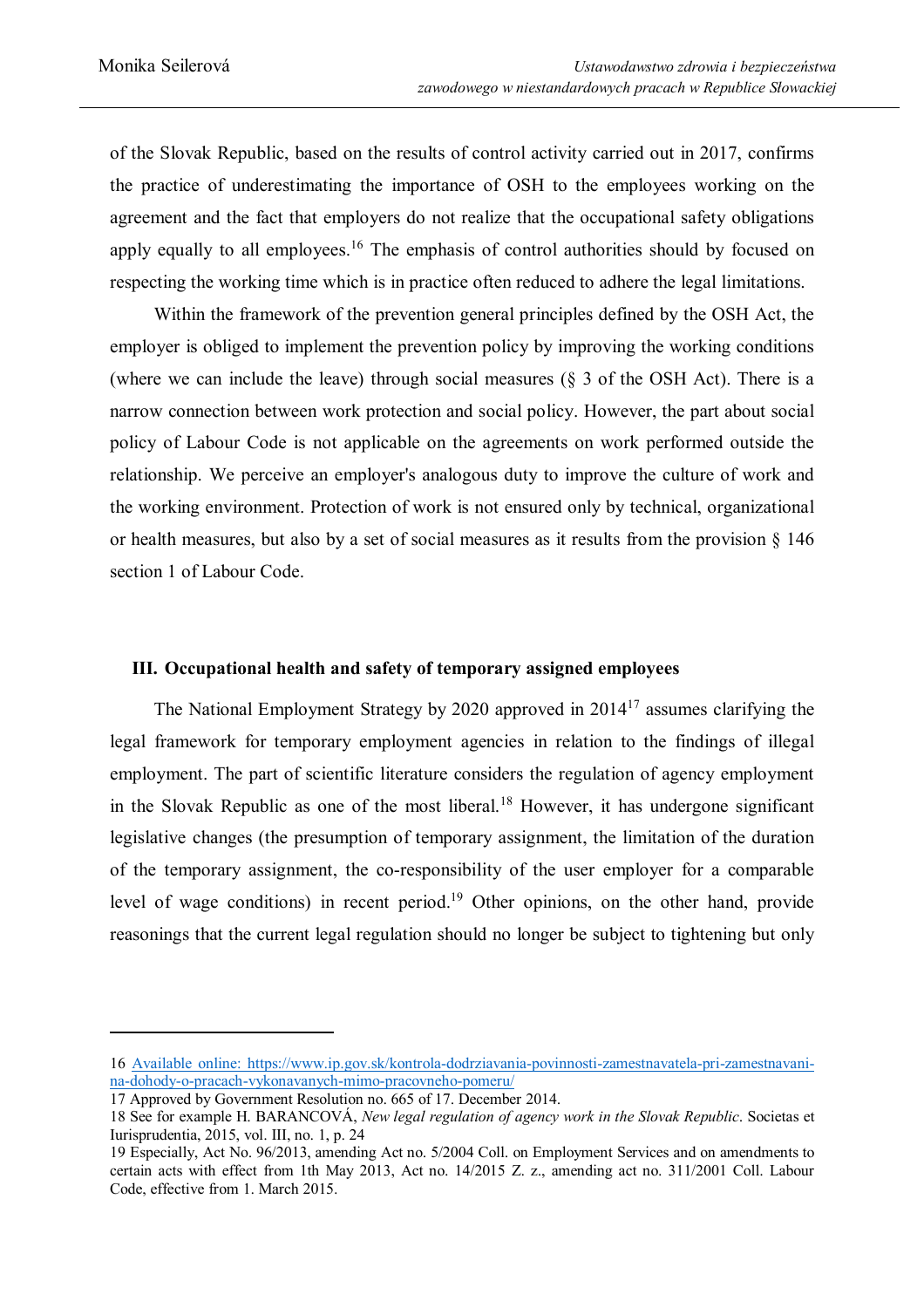a modification to exclude its misusing.<sup>20</sup> In the context of OSH we consider the current legislation as partially insufficient.

National strategy in generally points out the importance of the strengthening the labour protection in line with the worldwide demand for the so called "decent work" consisting in increasing protection against a large amount of working time, bullying or protection in the field of high psychological load.<sup>21</sup>

Foreign research reports confirm that temporary agency work brings number of health hazards to employees, in particular, due to failure to comply with OSH obligations, allocation of less demanding tasks and working periods/shifts, including night work, mutual noncommunication between the agency and the using employer, whether the user fulfills his legal obligations of occupational health and safety. Some studies also show increased occupational accidents in temporary agency workers.<sup>22</sup>

On the contrary Slovak studies (according to experts of the selected survey of employers' enterprises) show that agency work is not only used for auxiliary work but also for professional work. Most reporting employers have declared the respecting of guarantee the equal working conditions for regular staff and agency employees (overtime work, weekend´s work, night work). Even in the field of occupational health and safety, it has been found that employers fulfill their obligations under the law and internal regulations, at the same level for both agency employees and employee of using employer.<sup>23</sup>

Directive 2008/104 / EC of the European Parliament and of the Council on temporary agency work contains prohibitions and restrictions on temporary agency work. According to the article 4 (1) prohibitions or restrictions shall be justified only on grounds of general interest relating to the protection of temporary agency workers, the requirements of health and safety at work or the need to ensure that the labour market functions properly and abuses are prevented. According to the article 5 of this Directice member states shall have the option of

<sup>20</sup> J. VOJTKO, *Agency employment in the context of employee protection and the maintenance of labour market flexibility*. Prague: Leges, 2016, p. 119.

<sup>21</sup> *National Employment Strategy of the Slovak republic until 2020*, pp. 46-48. Available online: https://www.employment.gov.sk/sk/praca-zamestnanost/podpora-zamestnanosti/narodna-strategiazamestnanosti/

<sup>22</sup> M. QUINLAN, *The effects of non-standard forms of employment on worker health and safety*; International Labour Office, Inclusive Labour Markets, Labour Relations and Working Conditions Branch.- Geneva: ILO, 2015, No. 67, pp.5-7

<sup>23</sup> See more: R. BEDNÁRIK – M. KORDOŠOVÁ – J. URDZIKOVÁ, *Survey of conditions of employment through temporary employment agencies. Report from the research task*. Bratislava: Institute for Labour and Family Research, 2017, pp. 32-34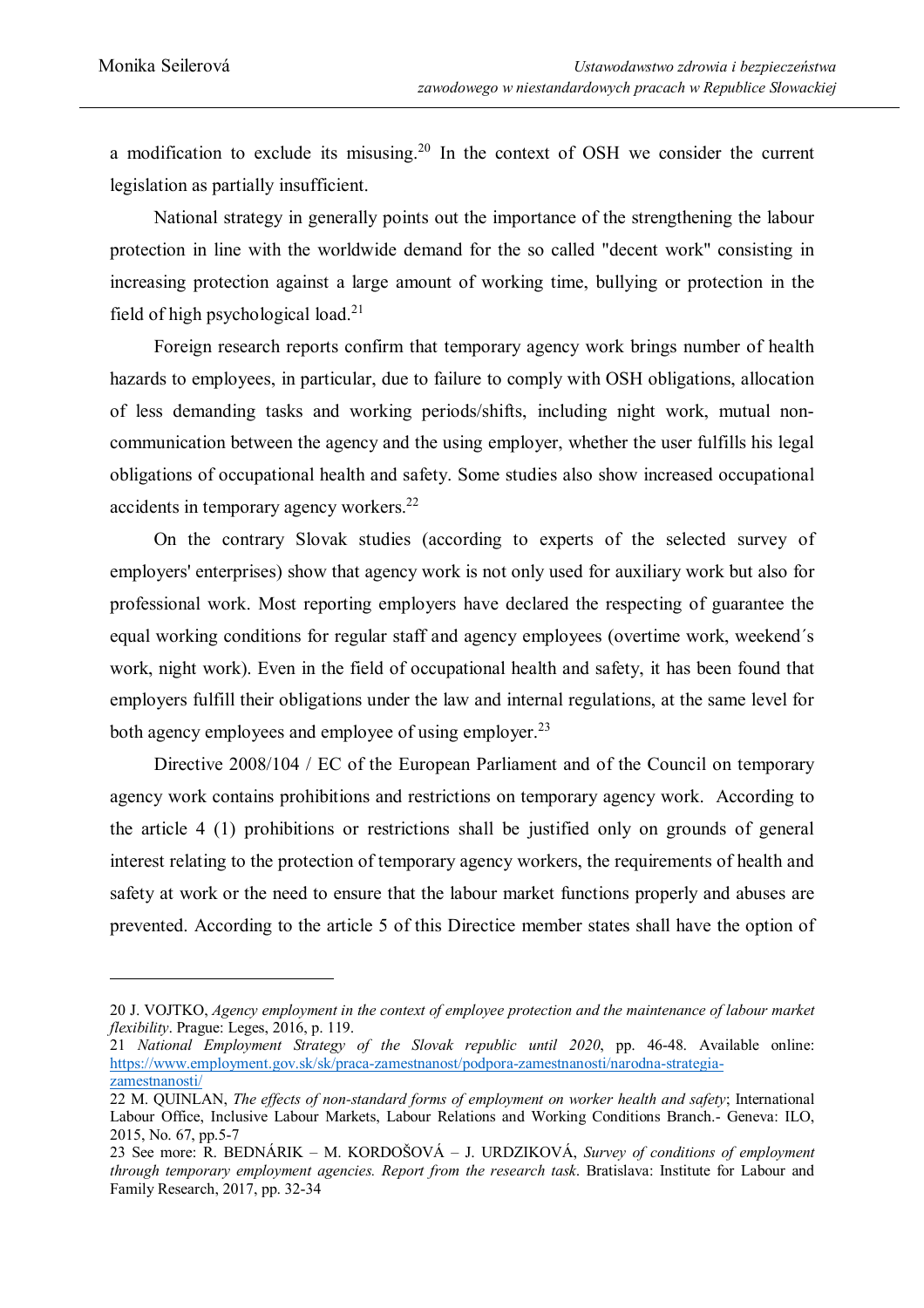prohibiting workers with an employment relationship as referred to in Article 1 from being used for certain work as defined in national legislation, which would be particularly dangerous to their safety or health, and in particular for certain work which requires special medical surveillance, as defined in national legislation.

A single prohibition was imposed in the Slovak Republic, namely the prohibition of temporary assignment for works, which are classified in the 4th category of hazardous work under the Public Health Protection Act.<sup>24</sup> "Most Member States have adopted considerably broader restrictions in the interests of health and safety at work or because of the abuse of temporary agency work at the expense of standard employment."<sup>25</sup> An example of other possible restrictions applied in other Member States is, in particular, the limitation of the number of staff temporarily assigned (France, Poland, Italy), legal grounds for temporary assignment (Belgium, Sweden),<sup>26</sup> limitation of temporary assignment to specific, unstable work (Luxembourg).<sup>27</sup>

Because of the general interest in ensuring safety and health at work and a number of foreign studies proving their impact on health, we think the legislator could have access to other reasons for limiting temporary assignment. In our view, the prohibition of temporary assignment should also be covered on the third category of hazardous work, as it was originally the subject of amendment.<sup>28</sup> Other restriction should be the limitation of number of temporary assigned employees to using employer, for example in depending on the quantity of occupational accident in agency/using employer. However, the risk of tightening legislation of the position of agencies may cause the increase cases of circumvention of legislation.

 $\overline{a}$ 

<sup>24</sup> Depending on the level and nature of the factors of work and the working environment, which may affect the health of employees, the assessment of health risks and the changes in the health status of employees, the work is grouped into four categories (§ 31 (1) of Public health Act).

<sup>25</sup> H. BARANCOVÁ, *New legal regulation of agency work in the Slovak Republic*. Societas et Iurisprudentia, 2015, vol. III, no. 1, p. 37

<sup>26</sup> Ibidem

<sup>27</sup> M. DOLOBÁČ, *Prohibition of the abuse of agency employment*. STUDIA IURIDICA Cassoviensia, vol. 2, 2014, no. 1, p. 63

<sup>28</sup> K. HUDCOVÁ – A. MIKUŠINCOVÁ – R. TRNKA, *Agency Work (Documentation for National Employment Strategy)*. Bratislava: Institute for Labour and Family Research, 2014. p. 11. Available online: https://www.ceit.sk/IVPR/images/IVPR/NSZ/nsz\_12.pdf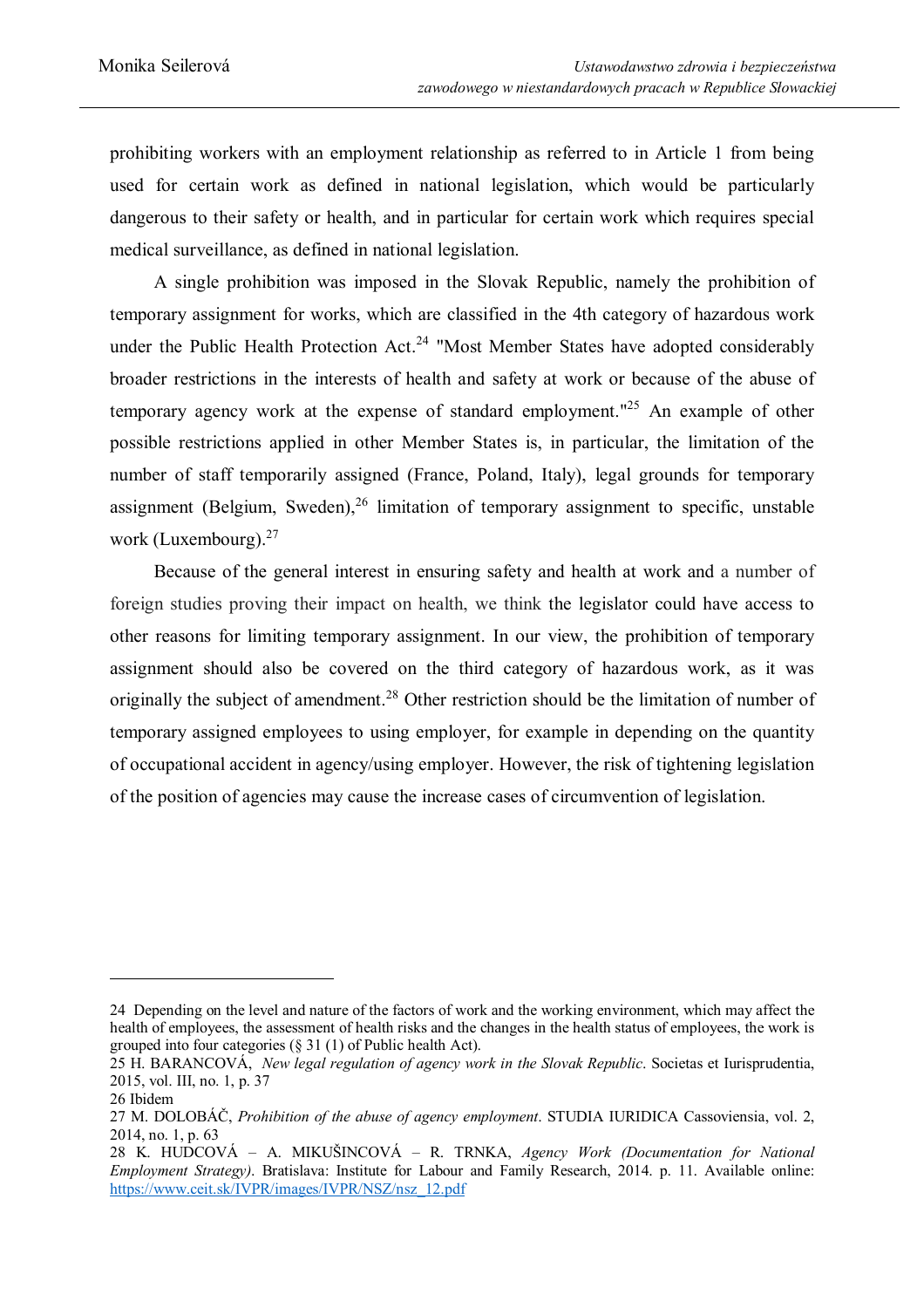Although Slovakia does not belong to countries with a high proportion of temporary agency work, more than 10% of total employment (statistical data from 2015) is a significant indicator of adherence to adequate working conditions for temporary employees.<sup>29</sup>

The status *de lege lata* is fragmented and unsystematic in the field of labour protection. We see insufficiency especially in a clear identification of scope of the rights and obligations of the user employer and the agency and maybe the process of evaluation the occupational accident and identification of employer´s accountability. The process of evaluation and liberation from accountability for health damages must realize both, using employer and agency, after narrow cooperation. There should exist the legal obligation about reciprocal cooperation of agency and using employer in this process and the obligation to provide all necessary material about ensuring OSH for employees from using employer to agency. Separation of obligations between agency and employer is only partially explicitly defined. In the rest, the obligations of the user employer may be only logically deduced from the obligation of the user's employer who ensures, during temporary assignment, occupational safety and health as well as to other employees. In the practice are obligations in ensuring OSH subdivided according to contractual arrangements between the agency and the user employer. The question is division of responsibility is in compliance with legislative and which subject should be sanctioned if there is a breach of legal obligations of OSH.

i.) Using employer is expressly obliged to provide information about the procedure of the occurrence of an occupational accident. It is obliged to immediately notify the agency about an accident at work. In the case of a registered occupational accident<sup>30</sup>, using employer has a duty to report (to employees' representatives, to The Police Force and Labor Inspectorate), the obligation to find out the causes of the accident, after writing a registered work accident to send this document to temporary work agency and to adopt and implement the necessary measures to prevent the recurrence of similar occupational accidents (§17 of Occupational Health and Safety Act). ii.) The using employer is also obliged to ensure the necessary information and guidance of OSH will be received to the temporary employees, with a demonstrative calculation of information being involved (about the dangers and threats that may occur during work and in relation to it the results of the risk assessment, preventive

<sup>29</sup> M. KORDOŠOVÁ, *Illegal work, fraudulent work, agency employment and their impact on working conditions and OSH*. IN: H. BARANCOVÁ (et. al.): New technologies in labor law and health and safety at work. Legal and psychological aspects. Prague: Leges, 2017, p. 49

<sup>30</sup> Registered occupational accident is an occupational accident which caused employee's incapacity for work of more than three days or the death of an employee.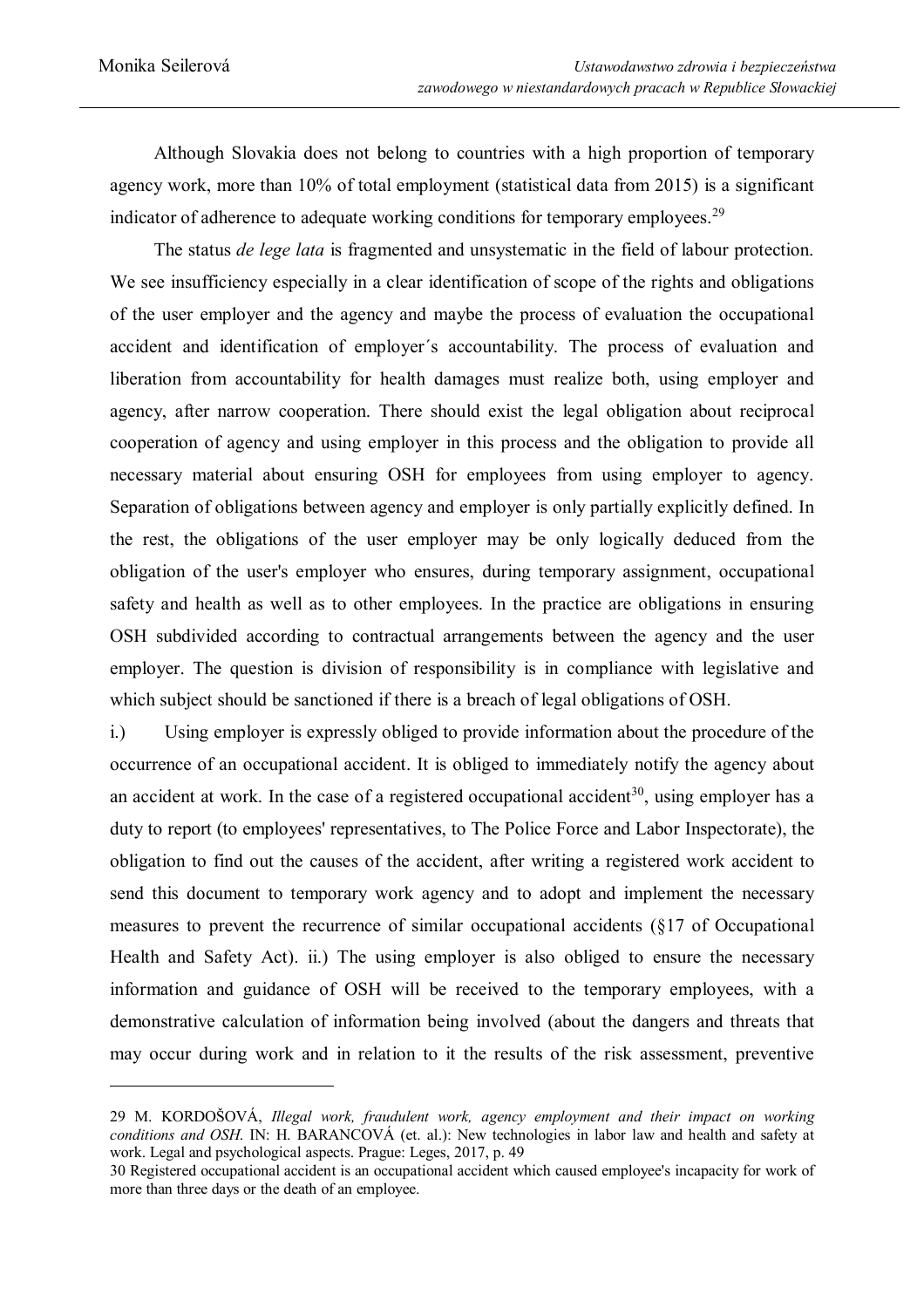measures and protective measures that the employer has taken to ensure safety and health at work, measures and procedures in the event of damage to health) according to the provision § 6 (4) of OSH Act. This obligation in our view is not intended for agency employees because of the standard duty of using employer to ensure all obligations of acquainting and informing of employees in compliance with provision art. 7 of OSH Act., on the basis of his general duty to provide healthy and safety working conditions for agency employees. iv.) The using employer is obliged to inform in writing the preventive and protective services (occupational health and safety services) about the employment of a temporarily assigned employee. It is remarkable that the legislator in the OSH Act uses only the term "employer" or if the work is performed at another employer the collocation "at another employer's workplace" but never the term "using employer". This can sometimes cause the mistiness of possible division of legal duties. v.) The set of obligations for a user employer includes a Public Health Protection Act, which consists mainly in the assessment of health risk from exposure to work and work environment and in the assessment of health capability for work.

As it has already been mentioned, we assume that the extent of other obligations arises from the Section 58, par. (8) of the Labour Code, according to which the employer is obliged to ensure the occupational health and safety to the temporary assigned employees. The general prevention policy, general obligations of the employer, obligations of measures against direct and serious threat to life and health or control activities can be assumed to fall within the competence of the using employer.

The survey found that some using employers also use the agencies to ensure compliance with OSH legislation.<sup>31</sup> Are there covered certain statutory obligations in the field of OSH by the agency? If so, in what extent? An example of this is an obligation to inform and obligation to acquaint. According to the Art. 7 of Directive No. 91/383/EEC, the user employer shall specify "inter alia the required professional qualifications and the specific characteristics of the position to be filled (point 1), and agency will communicate them to employees (point 2)." Information obligation of agency in the meaning of Directive is not explicitly known from OSH Act and from Labour Code. This explicit duty of agency is insufficiency of national legislation. However, we can use an interpretation of deducing it from pre – contractual relations (§ 41 (1) of Labour Code). According to the provision § 41

<sup>31</sup> See more: R. BEDNÁRIK – M. KORDOŠOVÁ – J. URDZIKOVÁ, *Survey of conditions of employment through temporary employment agencies. Report from the research task*. Bratislava: Institute for Labour and Family Research, 2017, pp. 33.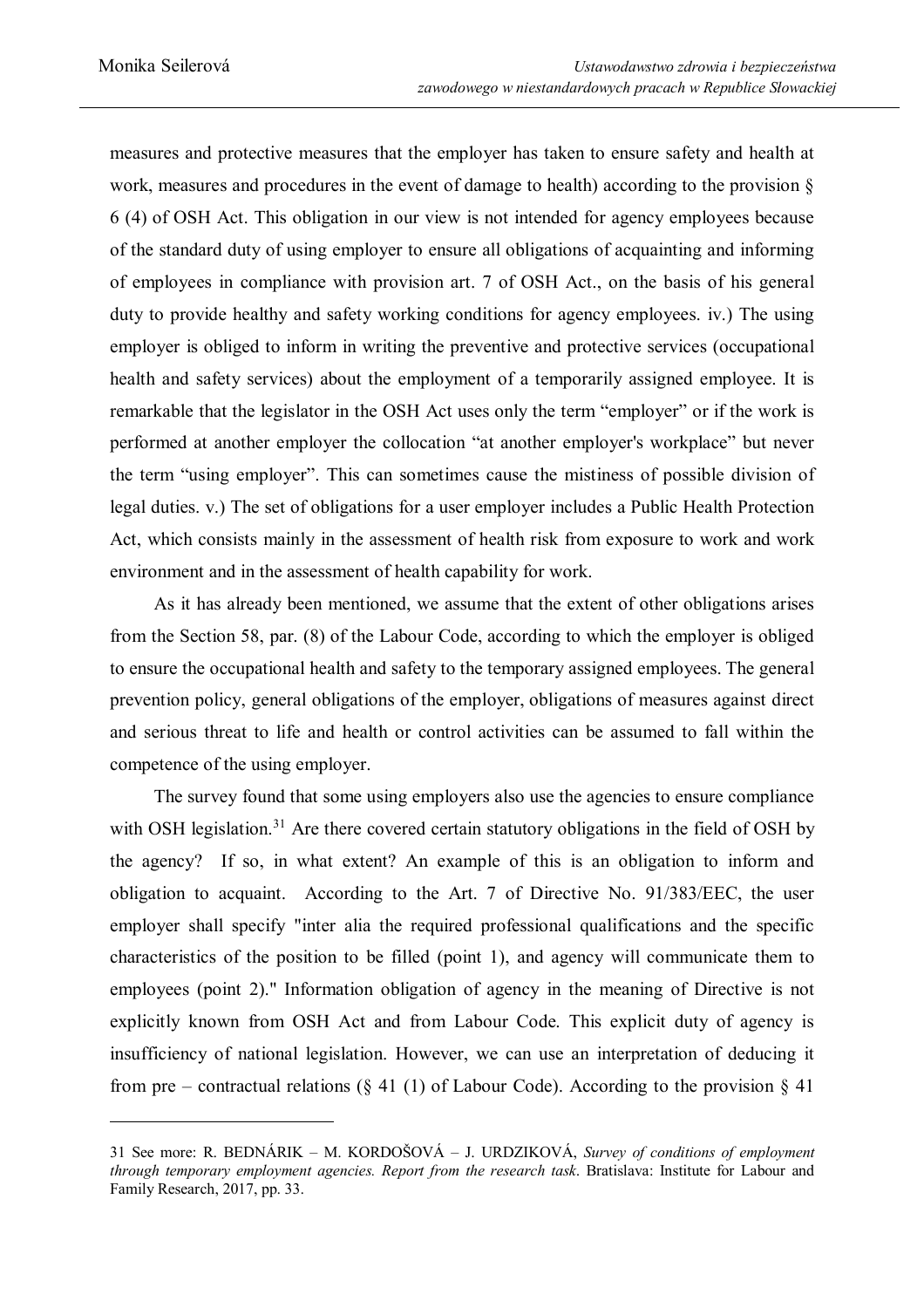par. 1 of Labour Code, prior to conclusion of an employment contract, an employer shall be obliged to acquaint a natural person with working conditions under which he/she shall perform work. Agency is the employer concluding the employment contract. Working conditions should involve inter alia ensuring occupational health and safety. If there is an intention to inform about OSH rules, the obligation should include the specificities of each position to reach this purpose. On the other hand there should exist the explicit obligation of agency to communicate required professional qualifications and specific characteristics of positions in purpose to adhere the Directive obligations.

The agency's other obligations related to safe and healthy working conditions can only be deduced from the nature of the specific provisions, the general duty of the user's employer and the fact that the work is performed in the user's work environment.

For example, the provisions of Section 17 (6) (a) of the Occupational Health and Safety Act show that almost all obligations about occupational accidents of temporary assigned employee are in the competence of the using employer. At the same time, the provision  $\delta$ 17(6) letter b) of OSH Act states certain obligation of employee´s employer (agency) like adopt and implement measures to prevent the recurrence of an accident at work, writing a record of registered occupational injury, notification of occupational accident, or keep register of occupational accidents at work.

The question is if the division of responsibilities for OSH can be left to contractual arrangements between the agency and the using employer in the temporary assignment agreement. As we mentioned, the fact that the contractual division of liabilities in relation to OSH is a common practice confirms the Research Report of 2017 containing the results of ensuring the working conditions of agency employees. The report states that in some cases it is contractually stipulated that part of the personal protective equipment is provided by the user's employer and part by the agency.<sup>32</sup> In our opinion, it is not in compliance with labour law regulation. These are mandatory labour law provisions that the contracting parties can not regulate by the contract of temporary assignment. Their business relationship must be kept within the limits of the given rules stated in the provision  $\S$  58 (8) of Labour Code. In each case, if the breach of obligations in the OSH is found, the using employer should be sanctioned by contractual party.

<sup>32</sup> See more: R. BEDNÁRIK – M. KORDOŠOVÁ – J. URDZIKOVÁ, *Survey of conditions of employment through temporary employment agencies. Report from the research task*. Bratislava: Institute for Labour and Family Research, 2017, p. 29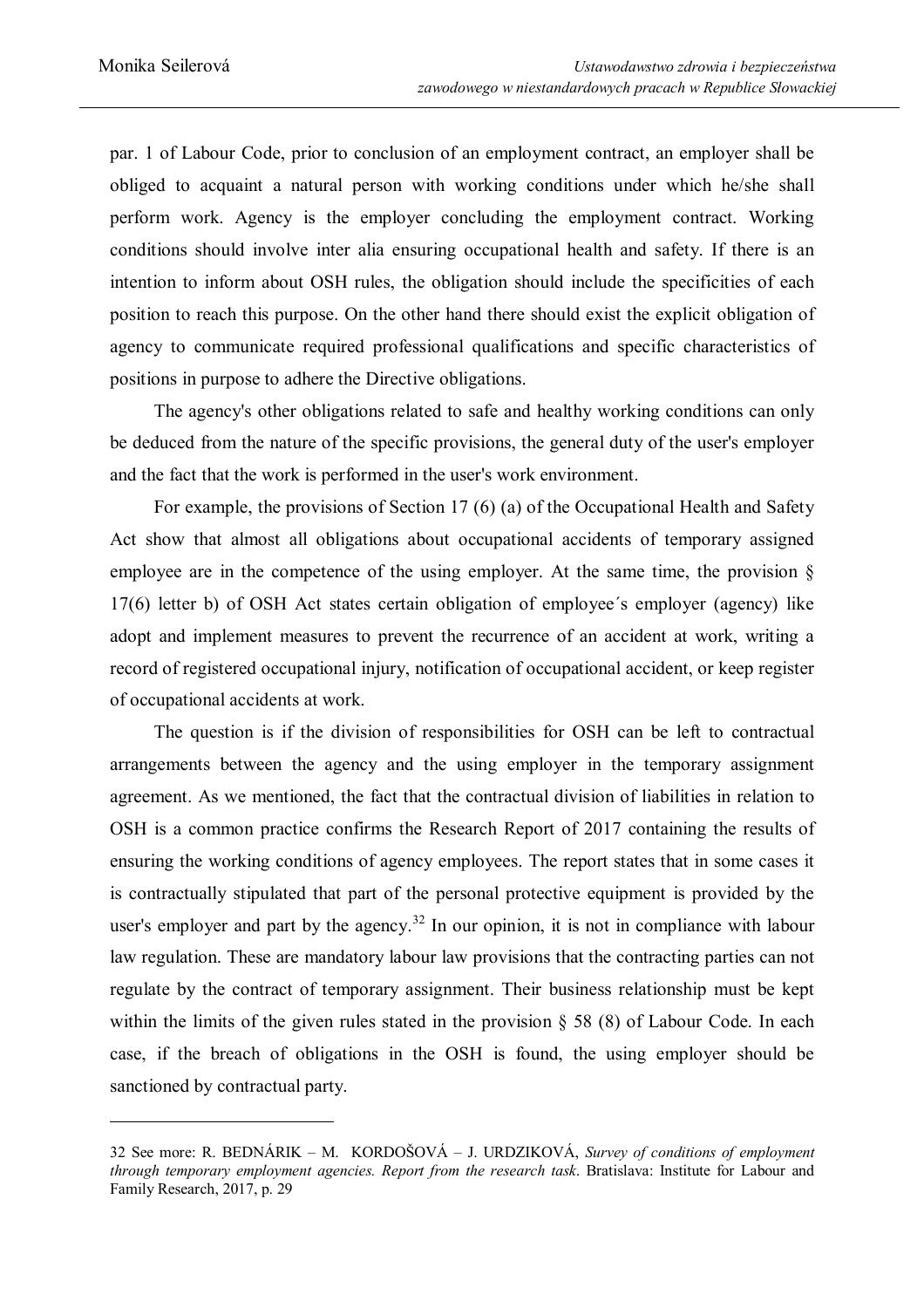The following question is the obligation to conclude an agreement on the coordination of the OSH rules mentioned in the provision § 18 of the OSH Act. According to this provision, if employees of several employers fulfill their tasks in a joint workplace, the employer's cooperation must be agreed in writing in the provision of OSH and its coordination. The agreement determines who is required to create the conditions to ensure the safety and health of employees at the joint workplace and to what extent. We share the expert opinions according to which the closure of the coordinating arrangements for agency employment are not necessary as it replaces the general obligation of the user to provide OSH to the assigned employees.<sup>33</sup> Similarly, there is no overlapping of different forms of OSH by multiple employers in the performance of work, but one designated OSH scheme is enforced at the user's workplace, which is contained in the user's business regulations.<sup>34</sup>

Examples above demonstrate the confusing character of the OSH regulation. Inspiration for the future legislation may be a law on public health protection defining the full range of obligations of a user employer. A similar situation is also found in the conditions of the Czech Republic, where labour law theory is also based on the approach that it is not clear to what extent the using employer passes on the employer's rights and obligations in the field of OSH.<sup>35</sup>

The most problematic is the issue about ensuring health surveillance in terms of funding and ensuring the quality of health assessment on work between employers and agencies.<sup>36</sup> According to the Public Health Protection Act the using employer is obliged to ensure health surveillance. In the connection with his general duty to provide healthy and safe working conditions we believe that all fundings should bear the using employer where the work is factual perform and for which is the health capacity of employee important.

Liability for damage caused to an employee who was temporarily assigned to a user's employer and which occurred discharge of work tasks or in direct relation to discharge of work tasks is defrayed by the agency, not by the user employer. The agency is subsequently entitled to request corresponding compensation from using employer. The law gives them

<sup>33</sup> A. OLŠOVSKÁ, J. TOMAN, M. ŠVEC, S. SCHUZTEKOVÁ, M. BULLA, *Agency employment*. Bratislava: Wolters Kluwer, s.r.o., 2015, pp. 350 -351

<sup>34</sup> R. BEDNÁRIK – M. KORDOŠOVÁ, *Illegal work, fraudulent work, agency employment and their impacts on working conditions and OSH (1st Stage of Research Task)*. Bratislava: Institute for Labour and Family Research, 2016, p. 32

<sup>35</sup> M. BĚLINA, L. DRÁPAL, et al., *Labour Code. Commentary*. 2nd edition. Praha: C. H. Beck, 2015, p. 1210

<sup>36</sup> See more: R. BEDNÁRIK – M. KORDOŠOVÁ – J. URDZIKOVÁ, *Survey of conditions of employment through temporary employment agencies. Report from the research task*. Bratislava: Institute for Labour and Family Research, 2017, p.33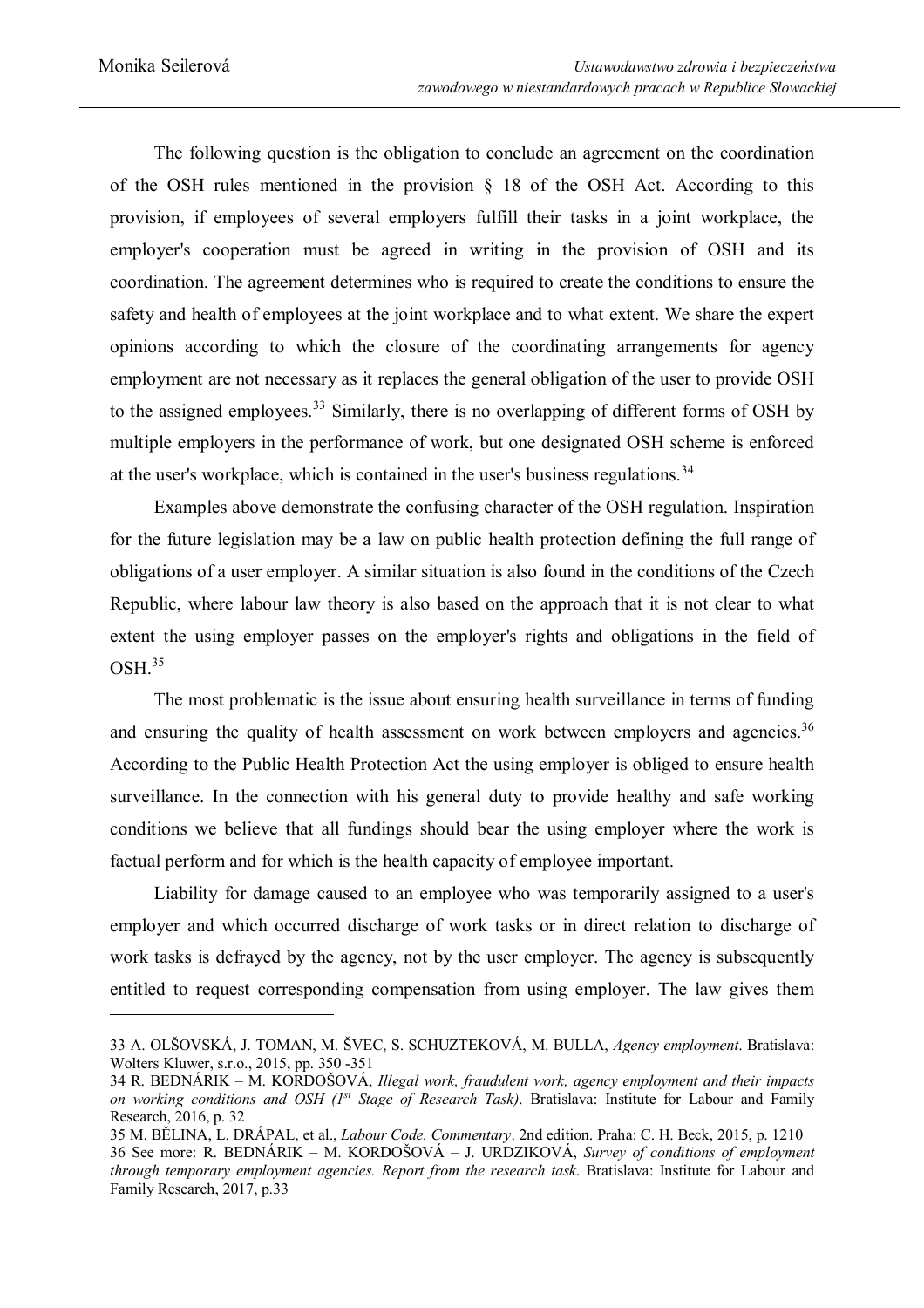possibility to agree on other regulation. Although, there is an absence of the connection with the relevant provisions of the Labour Code for the area of accountability,  $37$  we believe that the agency has standard liberation options of getting rid of the responsibility for occupational accidents. The agency enters into the position of using employer who is liable for the OSH and in narrow cooperation with the using employer, has the option of being completely or partially exempt from liability. The exemption of accountability for the work accident by the agency is, in our opinion, also an exemption of the responsibility of the user employer.

#### **IV. Homework / telework in the context of occupational health and safety**

The legislation on homework and telework allows employer and employee to agree in the employment contract another place for performing work than employer's workplace. The obligation to secure the OSH, without any explicit exemption, is in the hands of the employer. Issues related to the obligation of providing OSH rules for employees / teleworkers we can divided into two basic areas:

i.) Scope of the employer's rights and obligations to ensure OSH - whether this is the same extent as for the standard employees.

ii.) The actual possibility of employer to provide employee OSH at the required level, due to a) limited possibilities for control by the employer, trade union or employee representative for safety and health at work); b) possibility of the employee to prove that he has experienced an accident at work, and c) the possibility of getting rid of the employer's accountability for an occupational accident / occupational disease.

The level of safe and healthy working conditions should be comparable to that of other employees. The nature of analyzed form of work shows that the employer has no obligations regarding the specific conditions of the employer's place (for example, taking measures related to the storage of dangerous substances, the banning of smoking in workplaces where non-smokers work, etc.). The basic framework of obligations of the employer remains the same, in particular within the scope of general principles of prevention, such as the assessment of risks arising from work at home or elsewhere ensuring that the employee is informed and notified about the OSH rules, as well as other statutory obligations (e.g.

<sup>37</sup> A. OLŠOVSKÁ, J. TOMAN, M. ŠVEC, S. SCHUZTEKOVÁ, M. BULLA, *Agency employment*. Bratislava: Wolters Kluwer, s.r.o., 2015, p. 332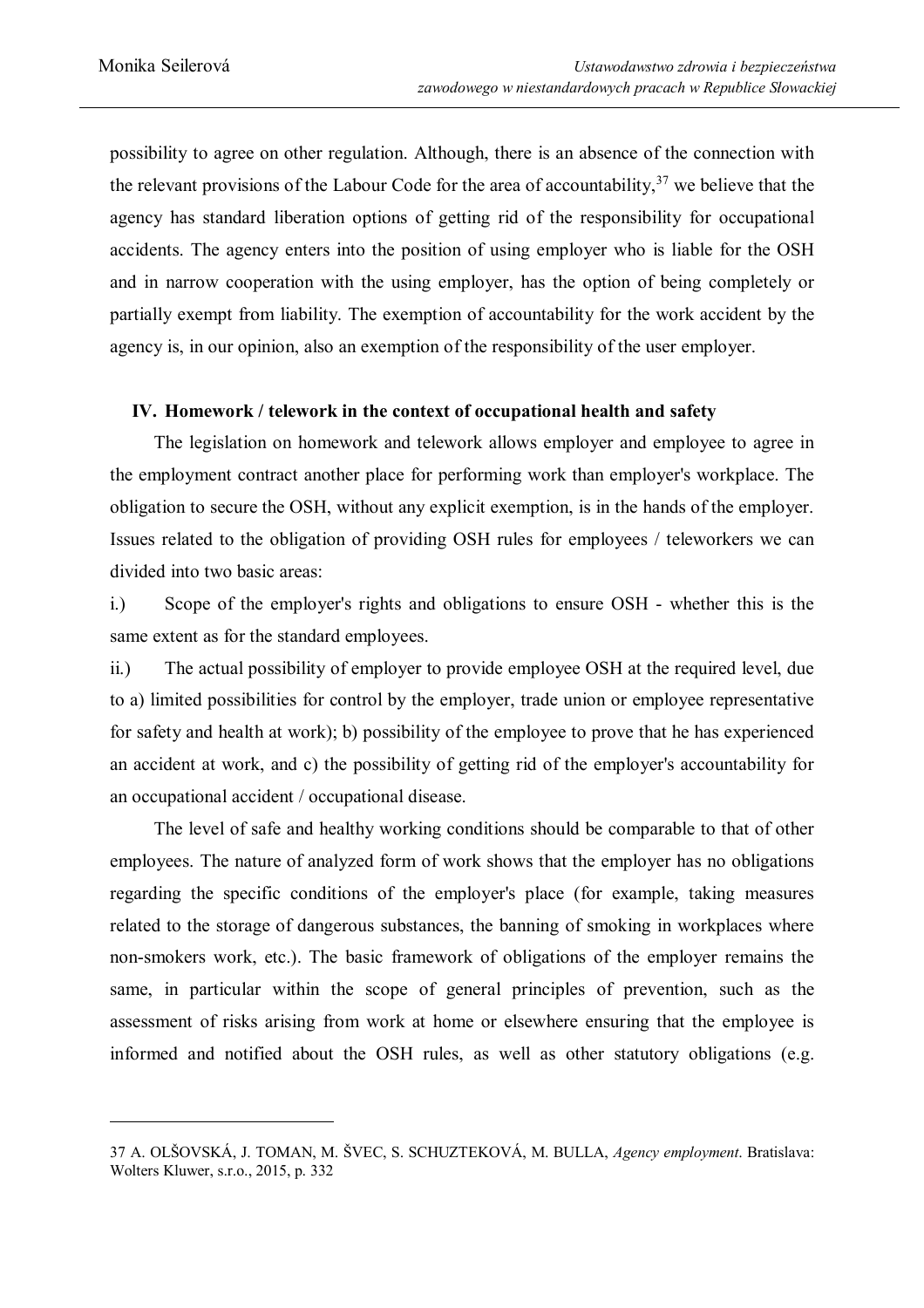determination of safe working practices, inspection, requirements for illumination, work with imaging units, etc.).

By agreeing to this work organization, the employer "disclaims" his right to continuous and personal control of the employee during the performance of working tasks. The employer's obligation to ensure that the working environment meets all the safety requirements is determined by the explicit consent of the employee. The employer's control over the employment relationship is limited by the fact that the employer is not authorized to enter the workplace at home without knowledge and consent of employee (Article 8 of the 2002 Teleworking Agreement).

Another related problem is assessing and demonstrating the injury that the employee suffers during the work. All accountable assumptions are proved by the employee. Employee has always not available evidence that the accident occurred at the time of performance work or in the direct connection with the performance of work. Employees are not subject to the provisions on working time scheduling.<sup>38</sup> Therefore, we consider as appropriate that employees and employers should agree on the obligation of employee to inform the employer of the anticipated time periods in which the work will be carried out on a specific day, and after completing the work, he will send another statement recording the time when the work tasks were performed. We realize that even this system does not ensure, without real monitoring through remote access, that work was performed in the stated time slots. Some opinions suggest establishing rebuttable legal presumption that occupational injury happened unless the employer proves otherwise.<sup>39</sup> In our view such procedure will place an unreasonable burden on an employer who also has no adequate means (or only minimum) to prove that the occupational accident has not occurred. In the process of getting rid of employer´s accountability for occupational disease/accident we can then consider about using the similar rule, based on the ground that employer is not liable, until the employee immediate allows entering home – workplace to identify circumstances of an accident, with subsequent demonstration of all responsible assumptions by employee. However, in practice often happens that employers do not evaluate the accident as occupational accident, even on the workplace of employer.

<sup>38</sup> J. ŽUĽOVÁ, *Working conditions of teleworkers*. In: Law, Business, Economics VII: Proceedings of the Scientific Symposium: 11-13 October 2017, High Tatras - Košice: Pavol Jozef Šafárik University in Košice, 2017, p. 316 -317

<sup>39</sup> L. JOUZA, *Homeworking - advantages and disadvantages*. Bulettin – advokacie, 2017. Available on: http://www.bulletin-advokacie.cz/prace-z-domova-vyhody-a-nevyhody?browser=mobi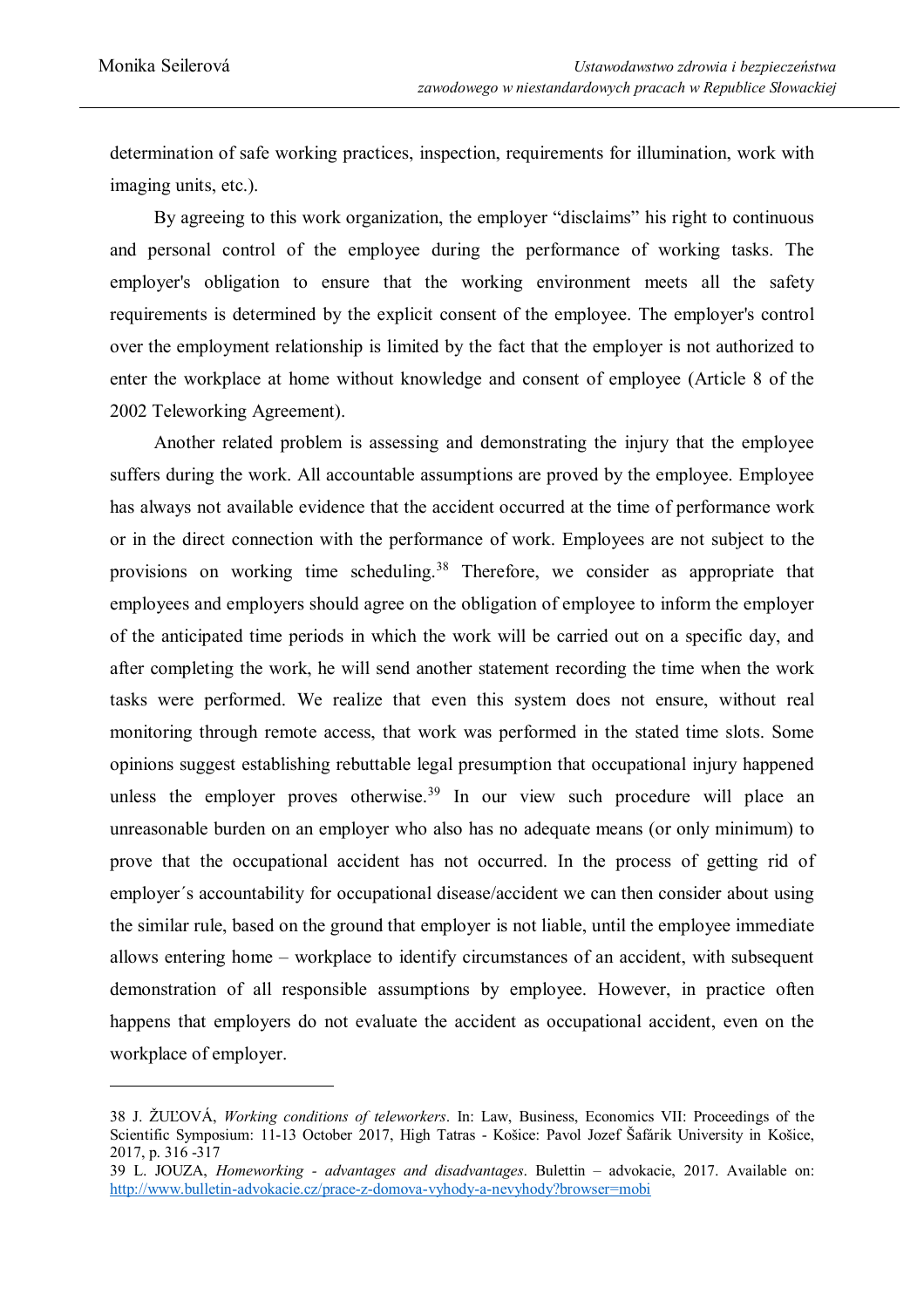The performance of dependent work at home must be necessarily based on the mutual trust and loyalty between the parties and on the respecting of contractual obligations (*pacta sunt servanda*) agreed in the employment contract (the conditions under which the work will be done, a precise calculation of the employee's obligations regarding the respect of the OSH rules such as respecting safety breaks, adherence to rules for working with imaging units, etc.).<sup>40</sup> For the purpose of assessing work-related risks before the performing work, the employer (or even the occupational health service employee) should be able to enter the place of work of the employee for finding the working environment to meet all health and safety requirements. We propose to lay down the substantive content of employment contract for a home work employee, which will make the establishing of employment relationship conditional. Further contractual parties should agree on the possibility of employer´s control realized in a periodicity (e.g. once a month) without a specific day for maintaining the effectiveness of the check, with the employee's notice given at least one hour prior to control, as well as the general approval of the employee to enter the workplace when reporting an accident at work.<sup>41</sup> Immediate admission to the workplace of an employee can even facilitate the possibility of employee to prove the occupational accident. There should be the compulsory part of OSH rules of employee to send reports (check sheets) about work environment and its imperfections (form of it reminds a questionnaire). These check sheets should be sent to the employer regularly with a declaration of completeness, correctness and truthfulness of the provided data. It will confirm that the environment in which work is done is healthy and safety. We believe that the check sheet should be sent to the employer under the terms agreed in the employment contract at a predetermined periodically intervals. In case of imperfections of homework environment, the employee should be obliged to allow the employer to remove them.

#### **V. Mental healthcare in labour relations**

 $\overline{a}$ 

 One of the ILO documents dealing with the effects of non-standard forms of work on health at work includes the results of various studies about the impact of this work on physical

<sup>40</sup> See T. NEUGEBAUER, *Safety and health at work in a cube or what is the current OSH about*. Prague: Wolters Kluwer, 2016, p. 165

<sup>41</sup> For example for the legal regulation in Poland see: V. KADLUBIEC, *Legislation of Teleworking in the Republic of Poland*. In: HRABCOVÁ, D. (et al.) Proceedings of the International Scientific Conference. Labor Law 2015, Harmonization of work and family life. Brno: Faculty of Law, Masaryk University. 2016, p. 129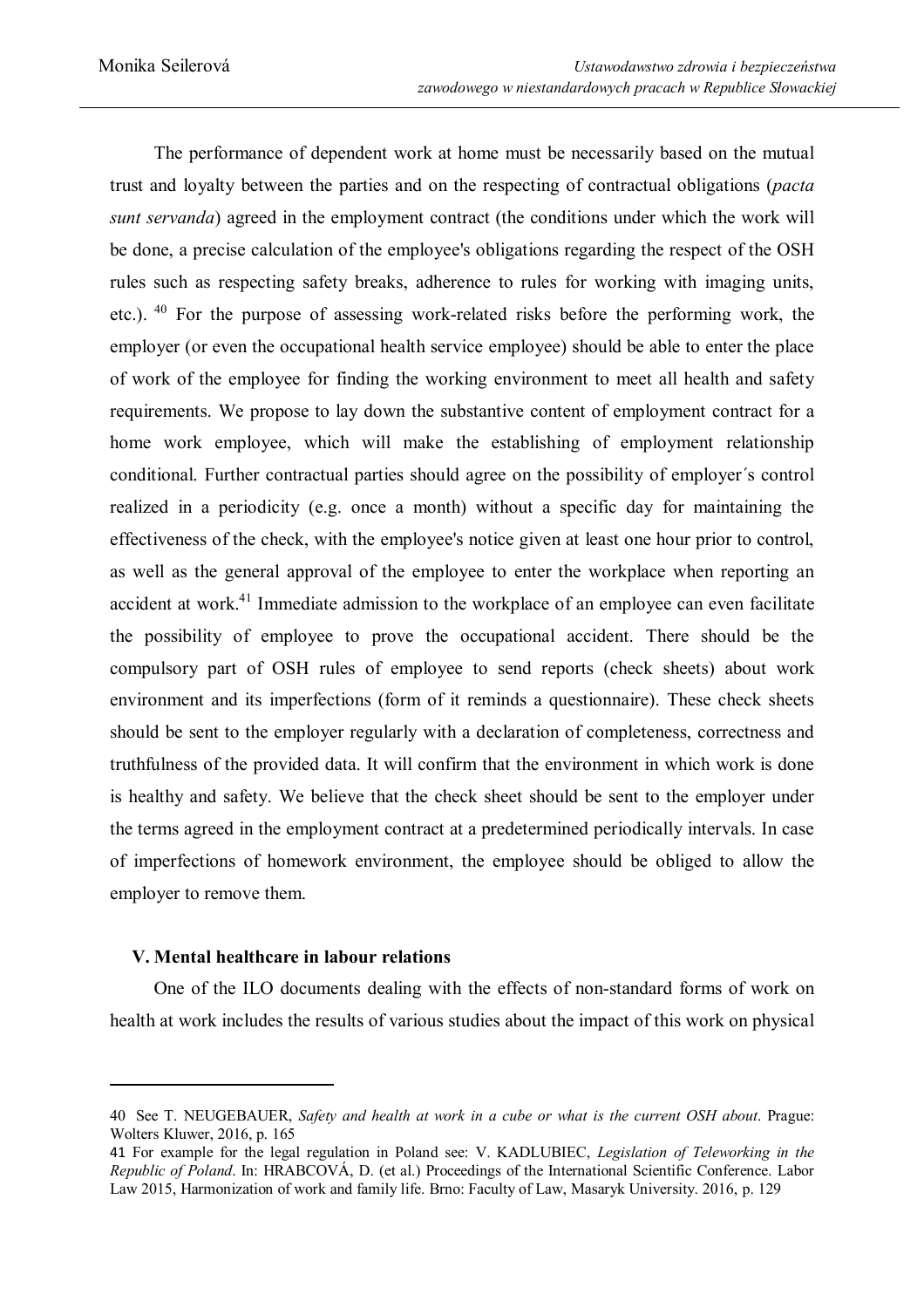and mental health of employees.  $42$  Uncertainty (agency workers), lower social rights (absence of paid holiday in out-of-work contracts), absence of social interactions, isolation, blending of work life and private life (homework / teleworking) have a significant impact on the mental health of employees.

 There is no complex of special regulation in the Slovakia regulating the protection of mental health. Its protection we derive from the basic duty of the employer to continuously ensure safety and health at work and, for that purpose, to take the necessary measures, including the provision of prevention, the necessary resources and an appropriate system for managing labour protection (§ 147 (1) of Labour Code). Occupational health protection includes (or is intended to include) an obligation for the employer to ensure safe and healthy working conditions equivalently in relation to physical and mental health.

 Slovak legislation contains the rules for managing the mental factors. Factors affecting psychological workload are contained between other factors of working environment to not endanger the safety and health of employees according the OSH Act. Similarly, according to the Act on Public Health Protection, the legislator also included psychological factors to one of the factors of working conditions. Assessing the mental workload is part of the Regulation of the Ministry of Health of Slovakia no. 542/2007 Coll. of details on health protection from physical activity at work, mental workload and sensory workload. According to the provision § 38 (3) of Act on Public Health Protection is the employer obliged to ensure assessment of mental and sensory workload, ensure measures to exclusion or elimination the increased mental and sensory workload and to keep minimum safety and health requirements when working with display units.

 Legal regulation of psychic or psychological factors do not fail completely. However, we can assume that the rules again the stress at workplace (in general) can often lose their effectiveness if there are the part of general framework of ensuring health and safety at work. In the case of proving the increased extent of physical workload, the employer must elaborate the operating rules and submit them for approval by the public health authority. The operating rules are established in other cases, such as heat or cold load, or for certain kinds of facilities (medical or catering facilities). Analogical approach could be required if the increased psychological workload is confirmed. The consideration *de lege ferenda* is to accept the

<sup>42</sup> M. QUINLAN, *The effects of non-standard forms of employment on worker health and safety*; International Labour Office, Inclusive Labour Markets, Labour Relations and Working Conditions Branch.- Geneva: ILO, 2015, No. 67, 40 p.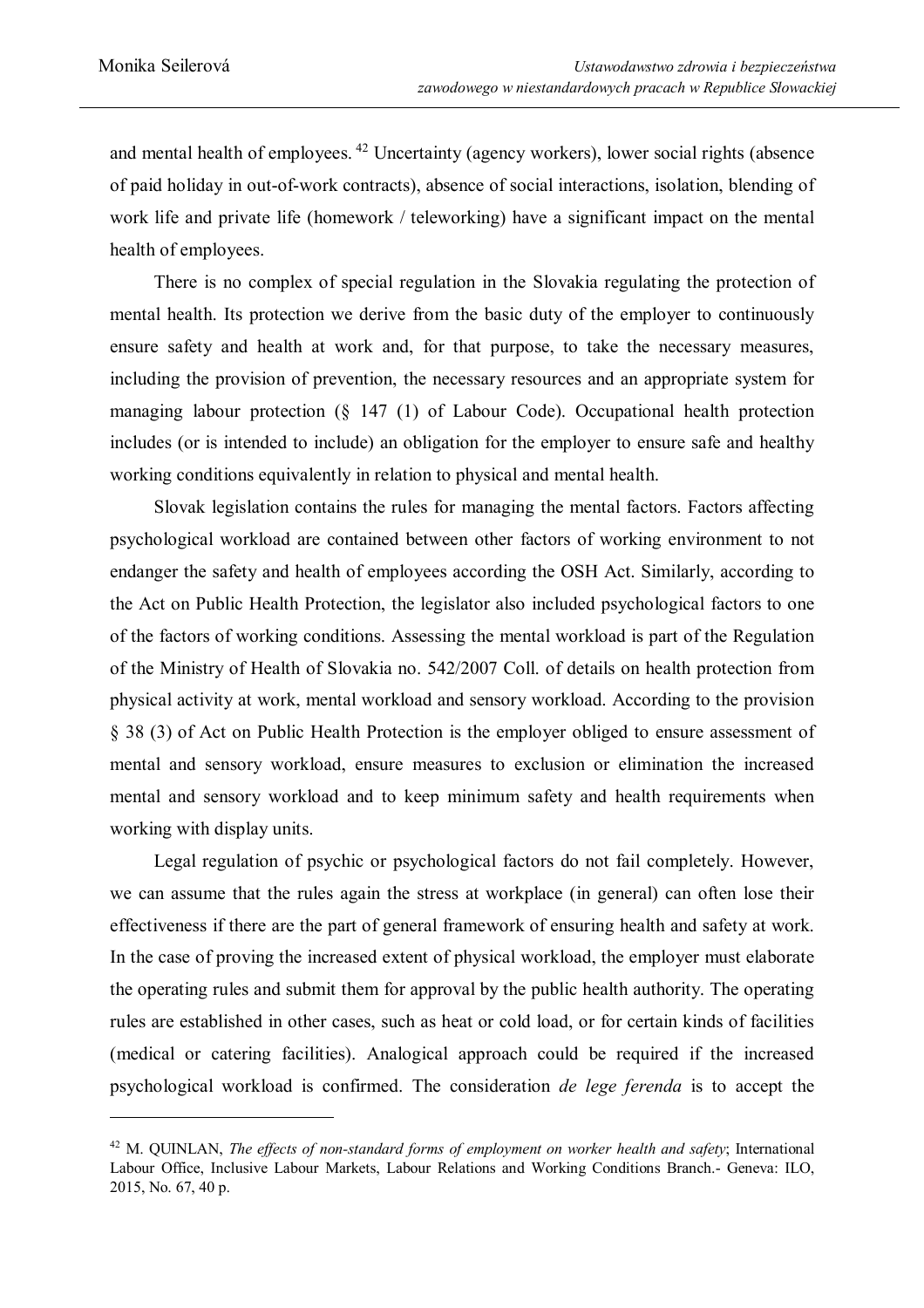obligation to create internal employer´s regulation including the anti – stress rules with the system of reporting the cases of mental workload. On their basis employer would be obliged to assess the rate of mental workload and with approval of employee, employee will subject to a medical examination, including a compulsory psychological examination.

The national Strategy of Occupational Health and Safety for years  $2016 - 2020$  states as o priority to promote non – using of non – standard employment relations with the purpose to reduce the risks arising from such relations to ensure occupational health and safety of employees, including the elimination of stress in all kinds of employment relations.<sup>43</sup> On the other hand the one of the priorities established by the National Employment Strategy of the Slovak Republic until 2020 is the improving the conditions for work – life balance and to support the flexible work forms, including the appropriate adaptation of working time to increase the employing of people with parental responsibilities. There was also created an Initiative to support work-life balance for working parents and carers at European Union level<sup>44</sup>, which emphasizes the using of flexible forms of work organization for the purpose to improve the work life balance and their positive impact on the employing of women. The Initiative in the footnote no. 37 states, that an important aspect should be that flexibility is employee-friendly, i.e. employees can maintain control over certain dimensions of employment such as working hours.<sup>45</sup> Similarly, the Proposal for a Drective on work-life balance points out that digitalisation can support flexible working arrangements by allowing employees to work remotely, it can also present some challenges and risks (article 4. 4. 5 of Proposal of Directive). These risks can adversely affect the mental and physical health of employees in flexible working forms.

 The positive effect of flexible forms of performing work for increasing employing of certain categories must be appreciated. At the same time, it is also necessary to address the negative aspects of these flexible forms, which, on the contrary, can often restrain the boundary between private and professional life. However, new technologies lead to the opportunity be reachable everywhere and at any time, even during the rest time of employees.

<sup>43</sup> See *Strategy of Occupational Health and Safety for years 2016 – 2020*, p. 3. Available online: https://www.ceit.sk/IVPR/images/IVPR/strategia\_bozp\_v\_sr\_na\_roky\_2016\_2020.pdf

<sup>&</sup>lt;sup>44</sup> Communication from the commission to the European parliament, the Council, the European economic and social committee and the Committee of the regions, An Initiative to support work-life balance for working parents and carers, COM (2017) 252 final, Brusel 26. 4. 2017

<sup>&</sup>lt;sup>45</sup> Communication from the commission to the European parliament, the Council, the European economic and social committee and the Committee of the regions, An Initiative to support work-life balance for working parents and carers, COM (2017) 252 final, Brusel 26. 4. 2017, p .11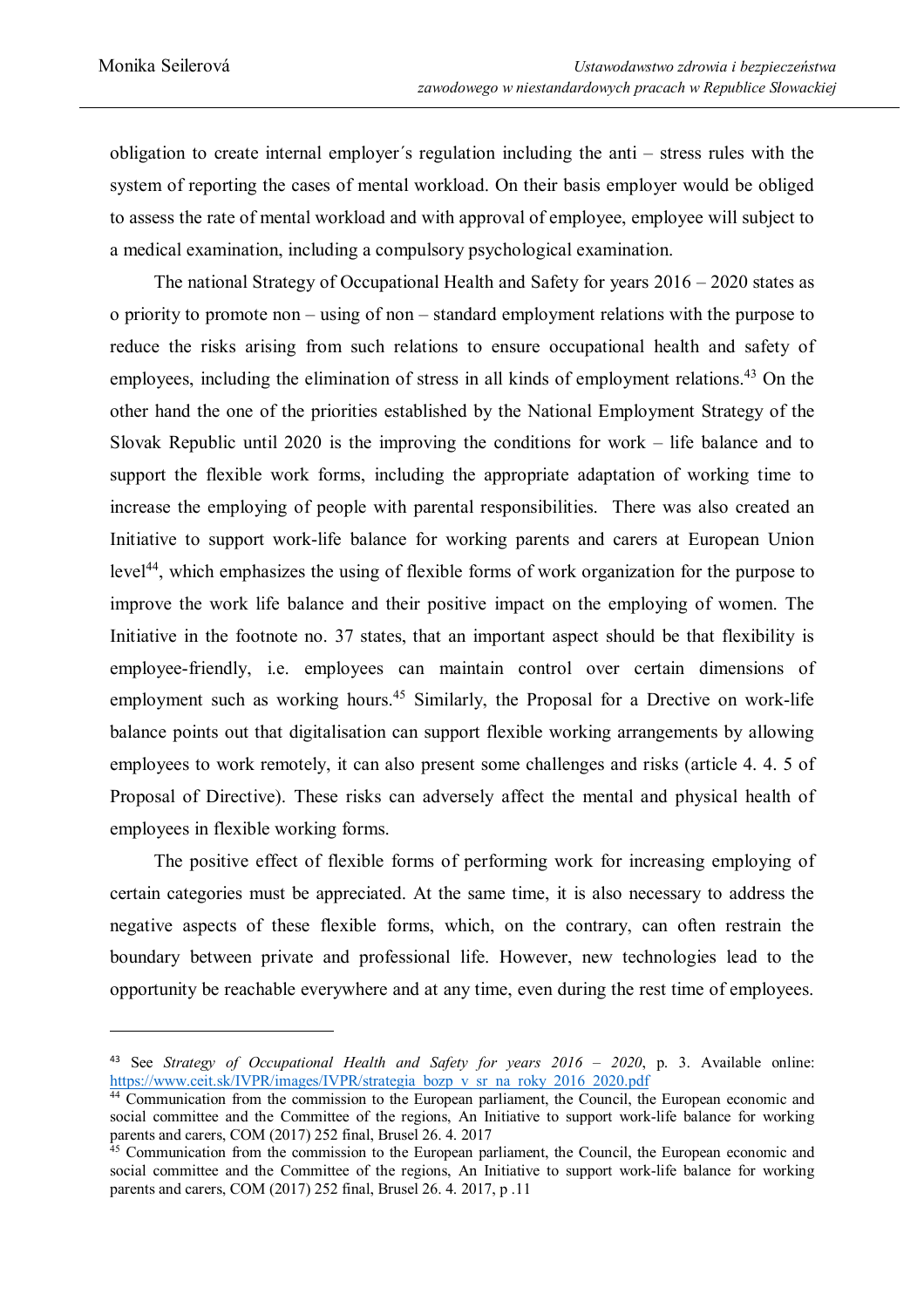Such approach can lead to many stressful situations and influence the health of employees.<sup>46</sup> Flexible forms (especially homework or telework) can cause counterproductive effects. To ensure employing on the one hand and to disturb the rest time designed for relax and family. Sometimes we can barely imagine to manage without stress the work from home and take care about family in the same time. That can lead to perform tasks during the night, which can have again a significant influence on the health of employee.

 If we try to regulate the work – life balance, there should exist the rules dealing with negative risks arising from flexible forms of work. Especially it is important to encourage the organization of working time in the teleworker, including the provision of continuous rest and safety breaks. The employer is also obliged to take measures against social isolation of employee in the context of mental health care. In particular, the emphasis is placed on the obligation to ensure occupational health and safety at the employees in the separated workplaces and those employees who work at the workplace themselves (the provision of  $\S$  6 (1) letter r) of OSH Act.

 We have already mentioned the instruments for improvement the protection of both mental and physical health in another analyzed atypical working forms. In the "agreement" the aspect of working schedule and/or at least the paid holiday for working hours should be legally granted. Using the employment by agencies the temporality of this form of work should be control (and ensured), to reduce the uncertainty of employment. This uncertainty should also be compensated maybe by the higher employees benefits and social measures.

Another problem of protecting mental illness in the employment relationship is the lack of addressing the issue of accountability for mental illness or psychological harm that has arisen from work performance for the employer. Under the current legal situation, no mental illness related to work is included in the list of occupational diseases according to the supplement no. 1 of Social Insurance Act, no. 461/2003 Coll. There is also a lack of case law that outlines the direction of compensation for the employee's mental injury. We can find guidance how to proceed only in one of the decisions of the Supreme Court of the Czech Republic which proceeded through the provisions of the general accountability of employer for damages.<sup>47</sup> According to the provision  $\S$  192 of Slovak Labour Code an employer acting

<sup>46</sup> More about technostress see M. DOLOBÁČ, *Telework Impact on Mental Health Employee*. In: Law, Business, Economics VII. Proceedings of scientific symposium: 11-13 October 2017, High Tatras. - Košice: Pavol Jozef Šafárik University in Košice, 2017, pp. 193 - 200.

<sup>47</sup> Judgment of Supreme Court of Czech Republic, file reference *21 Cdo 4394/2014* from 24th March 2016.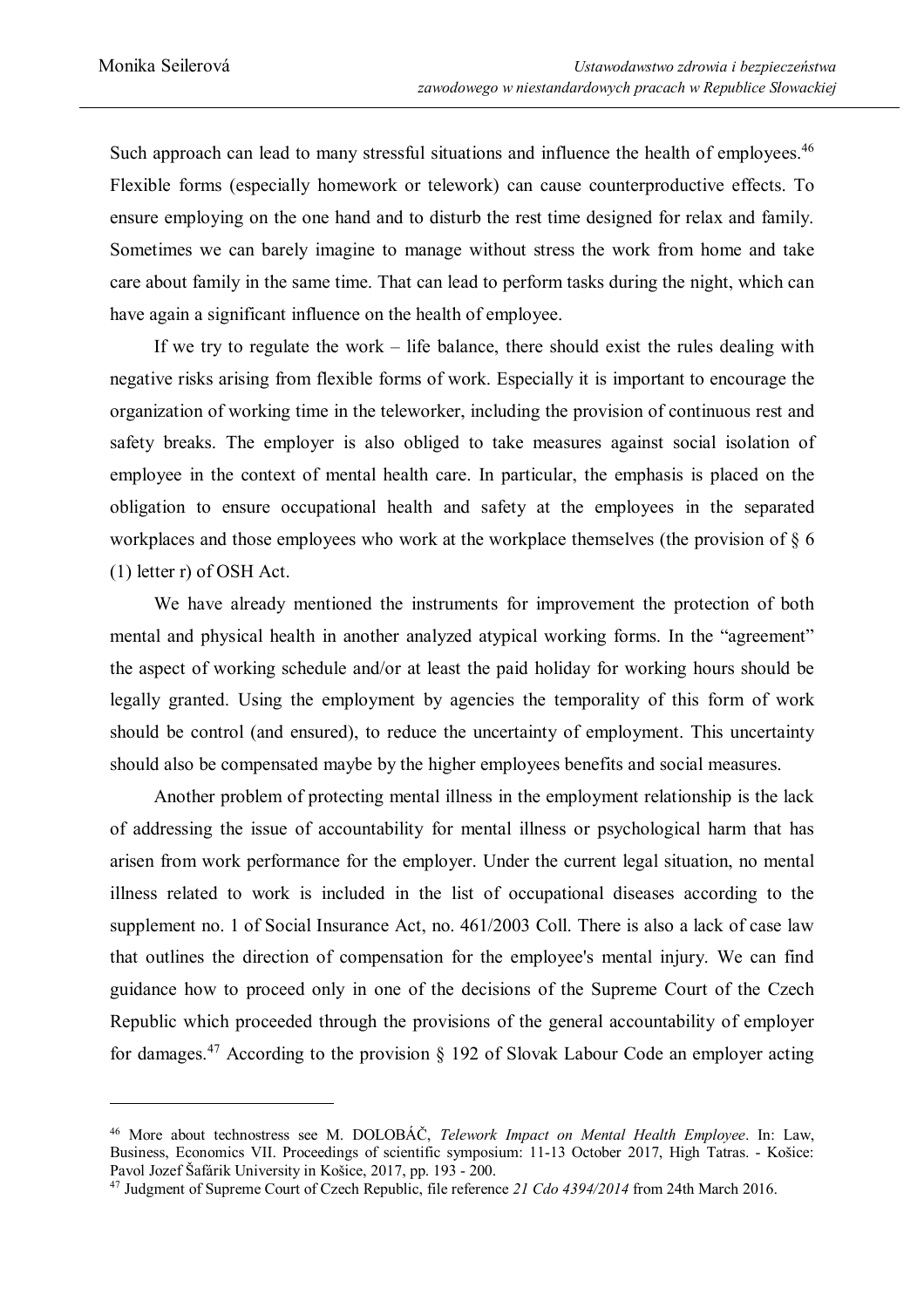shall be accountable to an employee for damages caused due to violation of legal obligations or deliberate action against good morals to the employee in the performance of work tasks or in direct relation to it.

 In the Czech Republic's legislation, we find one of the provisions of the Labour Code, the subject of which is neither occupational injury nor occupational disease. The provision of § 271n (2) of the Czech Labour Code, which provides the possibility of incurring other damage or non-material damage caused by other causes, such as an accident at work or an occupational disease. In the view of expert opinions here we include, for example, various allergic reactions.<sup>48</sup> Until a future extension of occupational diseases, we can imagine solving the compensation of non-pecuniary damage for work-related mental illnesses through the provision of general accountability of employer or subsuming them under the illnesses of the other health damage.

 As it was analyzed, slovak legislation regulates the psychological and social factors of working conditions, including the assessing of psychological workload. A problem is how to control and sanction not respecting and realizing the rules protecting mental health of employees. There is an absence of methodics for employers which would help them in the process of fulfilling their obligations in realizing measures against stress at work.<sup>49</sup> The necessity of creating such (transnational) methodics would be appropriate instrument for improving the mechanism of antistress policy on the organisational level.

Slovak legislation provides some scope for improving the regulation of mental stress and protection of mental health for employees beside the measures we suggest. The current legislation offers some instruments to protect it in the interest to increase efficiency, productivity, reduce work absenteeism and long-term incapacity of employees. In addition to the OSH rules (for example, replacing monotonous work with others, taking into account human abilities in determining work practices), the employer has the option to take care of: i) the organization of work; ii) employee benefits; or iii) the reinforcement of social policy. With regard to the organization of work, we would recommend to make the training courses for home employees / teleworkers to rationally allocate working hours and rest periods on arbitrary work-time scheduling. The employer can support employees in the use of out-of-

<sup>48</sup> See also T. NEUGEBAUER, *Safety and health at work in a cube or what is the current OSH about*. 2. updated and extended edition. Prague: Wolters Kluwer, 2016, p. 228

<sup>49</sup> J. URDZIKOVÁ, – M. KORDOŠOVÁ, *Management systems and their impact on occupational safety and health management, work realted stress, risk behavior, working conditions and their impacts on OSH. Report from the research task.* Bratislava: Institute for Labour and Family Research, 2015, p. 108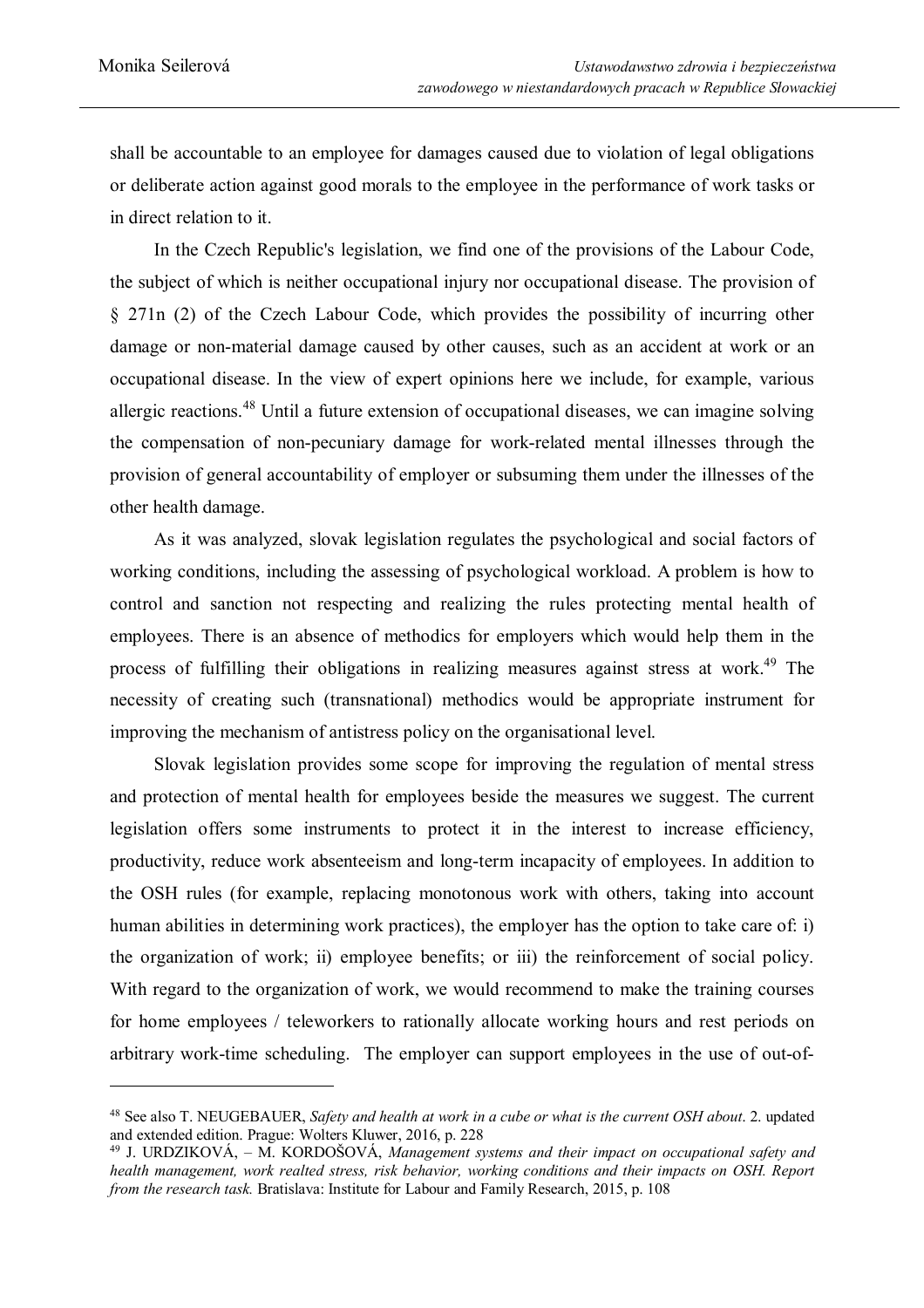work activities (for example by providing different weekend stays). Employer's social policy is also based on the care of a work culture and working environment concerning both workplace relationships and aesthetic work environment.

### **VI. Conclusion**

The benefits of non-standard forms of dependent work are undeniable. Especially they provide employees the opportunity to acquire work skills, habits, economic income and also match maternity or parenting with professional life. At the same time, they bring the disadvantages that also affect the safety and health of employees. We note that the Slovak Republic's legal regulations fulfill their international and EU obligations and therefore do not show any discrepancies (exceptions are agreements on work performed outside the employment relationship). At the same time, it turns out that many aspects of non-standard work provide platform for other legislative solutions. Despite of this fact, even in the current legislation, we find some instruments to improve the quality of OSH. We particularly point to the need to increase mental health care for employees. Disadvantages and risks of nonstandard forms of dependent work require to take attention to care for mental health of employees. We believe that at least the employer's duty should be to adopt internal rules for the prevention and reduction of stress at work, including the introduction of an internal mental load notification system. It is also necessary to address the possibilities of compensation for damaging the mental health of the employee, which is currently not sufficiently enough. Nonstandard work contributes to the creation of additional unfavorable health-risk factors for employees which should be adequately reflected into occupational health and safety regulation.

#### **Bibliografia**

H. BARANCOVÁ, *Kodeks pracy. Komentarz*. Bratysława: C.H. Beck, 2017, 1424 p., ISBN 9788089603534

H. BARANCOVÁ, *Nowa regulacja prawna pracy agencyjnej w Republice Słowackiej.* "Societas et Iurisprudentia" 2015, vol. III, no. 1, pp. 21 – 42, ISSN 1339 – 5467

H. BARANCOVÁ, *Teoretyczne problemy prawa pracy*. Plzeň: Aleš Čeněk, 2013, 408 p., ISBN 978-80-7380-465-7.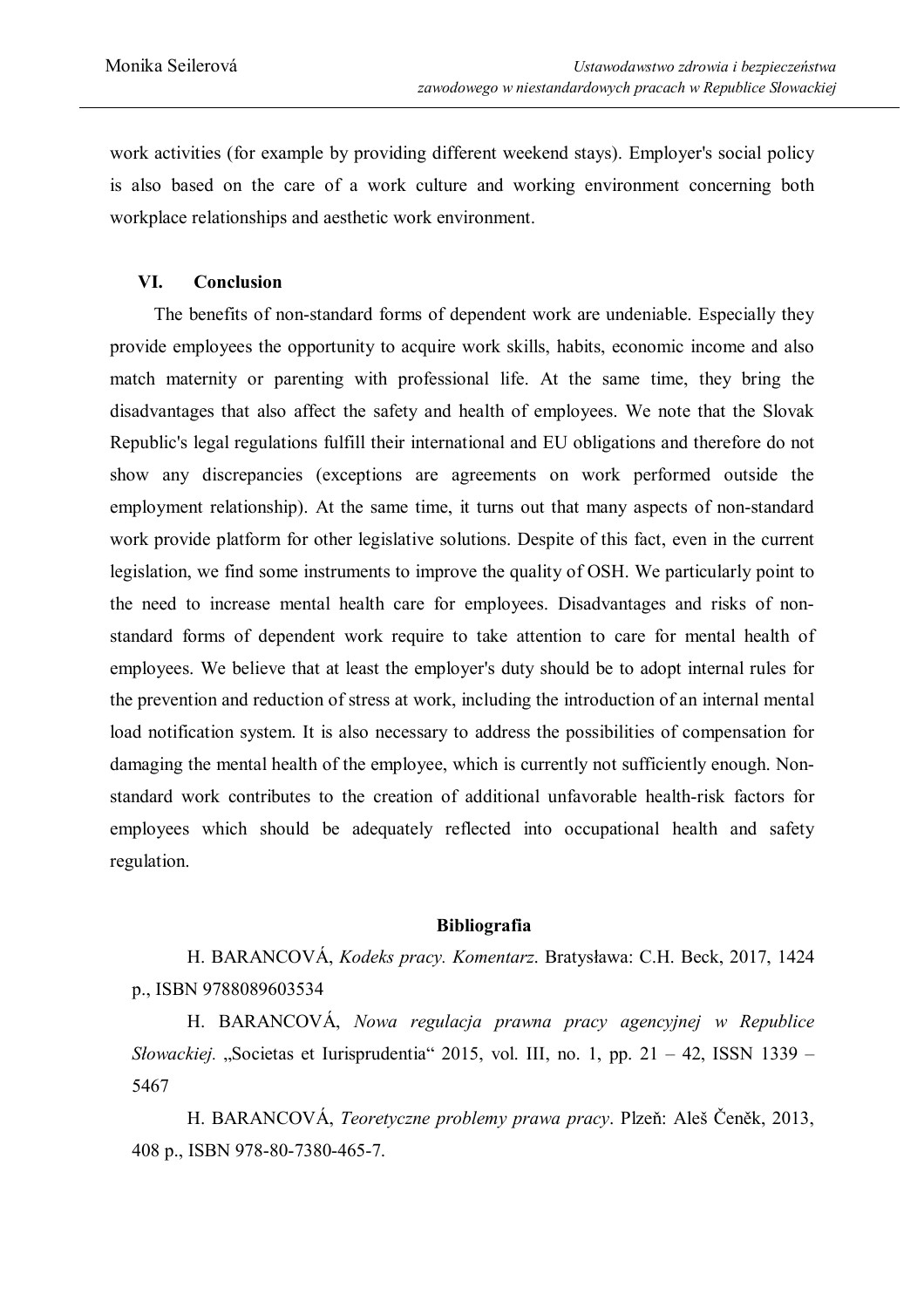R. BEDNÁRIK – M. KORDOŠOVÁ – J. URDZIKOVÁ, *Badanie warunków zatrudnienia za pośrednictwem agencji pracy tymczasowej. Raport z zadania badawczego*. Bratysława: Instytut Badań Pracy i Rodziny, 2017, 37 p.

R. BEDNÁRIK, R. – M. KORDOŠOVÁ, *Nielegalna praca, nieuczciwa praca, zatrudnienie agenta i ich wpływ na warunki pracy i BHP* (Pierwszy etap zadania badawczego). Bratysława: Instytut Badań Pracy i Rodziny, 2016, 39 p.

M. BĚLINA, L. DRÁPAL et al., *Kodeks pracy. Komentarz*. 2 edycja. Praga: C. H. Beck, 2015, 1610 p. ISBN 978-80-7400-290-8

Komunikat Komisji do Parlamentu Europejskiego, Rady, Europejskiego Komitetu Ekonomiczno-Społecznego i Komitetu Regionów. Inicjatywa na rzecz wspierania równowagi między życiem zawodowym a prywatnym dla pracujących rodziców i opiekunów, COM (2017) 252 final, Brusel 26. 4. 2017

M. DOLOBÁČ, *Zakaz nadużycia zatrudnienia agencyjnego*. "STUDIA IURIDICA Cassoviensia" vol. 2, 2014, no. 1, p. 59 – 67, ISSN 1339 – 3995

M. DOLOBÁČ, *Wpływ telepracy na pracownika służby zdrowia psychicznego*. W: Prawo, biznes, ekonomia VII. Materiały z sympozjum naukowego: 11-13 października 2017 r., Tatry Wysokie. - Košice: Pavol Jozef Šafárik University in Košice, 2017, p. 193- 200, ISBN 9788081525285.

K. HUDCOVÁ – A. MIKUŠINCOVÁ – R. TRNKA, *Praca Agencji (Dokumentacja dotycząca krajowej strategii zatrudnienia)*. Bratysława: Instytut Badań Pracy i Rodziny, 2014. 23 p. Dostępny online: https://www.ceit.sk/IVPR/images/IVPR/NSZ/nsz\_12.pdf

L. JOUZA, *Praca w domu - zalety i wady*. "Bulettin – advokacie" 2017.

Dostępny online: http://www.bulletin-advokacie.cz/prace-z-domova-vyhody-anevyhody?browser=mobi

V. KADLUBIEC, *Prawodawstwo telepracy w Rzeczypospolitej Polskiej*. In: D. HRABCOVÁ (et al.), Materiały z Międzynarodowej Konferencji Naukowej. Prawo pracy 2015, Harmonizacja pracy i życia rodzinnego. Brno: Wydział Prawa, Uniwersytet Masaryka, 2016, p. 118 – 133, ISBN 978-80-210-8121-5

M. KORDOŠOVÁ, *Nielegalna praca, nieuczciwa praca, zatrudnienie agenta i ich wpływ na warunki pracy i BHP*. IN: H. BARANCOVÁ, H. (et. al.), Nowe technologie w prawie pracy oraz w zakresie bezpieczeństwa i higieny pracy. Aspekty prawne i psychologiczne. Praga: Leges, 2017, 96 p., ISBN 978-80-7502-241-7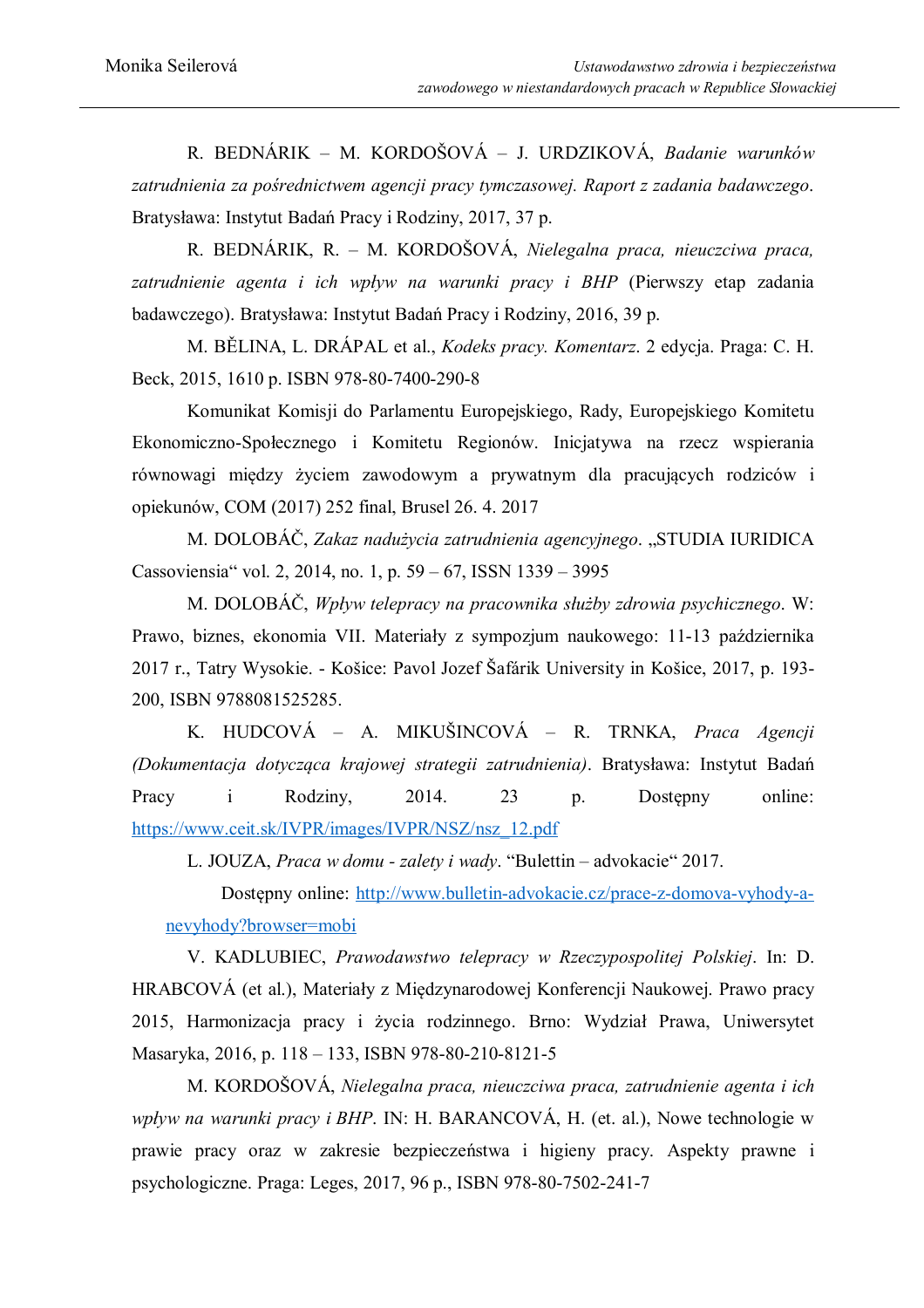S. W. LOCKLEY, L. K. BARGER, N. T. AYAS, J. M. ROTHSCHILD, CH. A. CZEISLER, CH. P. LANDRIGAN, *Wpływ godzin pracy służby zdrowia i pozbawienia snu na bezpieczeństwo i wydajność.* "Wspólny dziennik Komisji w sprawie jakości i bezpieczeństwa pacjentów" 2007, Vol. 33 No. 11 Suplement, p. 7 – 18.

Narodowa Strategia Zatrudnienia Republiki Słowackiej do 2020 r, p. 46-48.

Dostępny online: https://www.employment.gov.sk/sk/pracazamestnanost/podpora-zamestnanosti/narodna-strategia-zamestnanosti/

T. NEUGEBAUER, *Bezpieczeństwo i zdrowie w pracy w kostce lub na temat aktualnego BHP*. 2. aktualizacja i rozszerzona edycja. Praga: Wolters Kluwer, 2016, 380 p., ISBN 9788075521064

A. OLŠOVSKÁ, J. TOMAN, M. ŠVEC, S. SCHUZTEKOVÁ, M. BULLA, *Zatrudnienie agencji*. Bratysława: Wolters Kluwer, s.r.o., 2015, 383 p., ISBN 978-80- 8168-288-9

M. QUINLAN, S*kutki niestandardowych form zatrudnienia dla zdrowia i bezpieczeństwa*; Międzynarodowy Urząd Pracy, Integracyjne rynki pracy, stosunki pracy i warunki pracy. - Genewa: ILO, 2015 (Warunki pracy i szeregi zatrudnienia; No. 67), 40 p., ISSN 2223-8944

P. SOCHOROVÁ – E. DRŠTIČKOVÁ, *Najważniejsze zmiany w Kodeksie pracy nowelizacja ma na celu ponowne zdefiniowanie świąt, elastyczności miejsc pracy i dostarczenia dokumentów prawa pracy*. Dostępny online: https://www.epravo.cz/top/clanky/velke-zmeny-v-zakoniku-prace-novela-ma-novevymezit-dovolenou-flexibilitu-zamestnaneckych-mist-i-dorucovani-pracovnepravnichdokumentu-108099.html?mail

Strategia bezpieczeństwa i higieny pracy na lata 2016 – 2020. Dostępne online: https://www.ceit.sk/IVPR/images/IVPR/strategia\_bozp\_v\_sr\_na\_roky\_2016\_2020.pdf

M. ŠVEC (et al.), *Praca zależna i umowy dotyczące pracy wykonywanej poza stosunkiem pracy.* Kultura świata pracy. Bratysława: Friedrich Ebert Stiftung, reprezentacja w SR,2012, p. 130, ISBN 978 – 80 – 89149-23-0

J. URDZIKOVÁ – M. KORDOŠOVÁ, *Systemy zarządzania i ich wpływ na zarządzanie bezpieczeństwem i higieną pracy, stres związany z pracą, zachowania ryzykowne, warunki pracy i ich wpływ na BHP*. Raport z zadania badawczego. Bratysława: Instytut Badań Pracy i Rodziny, 2015, 203 p.